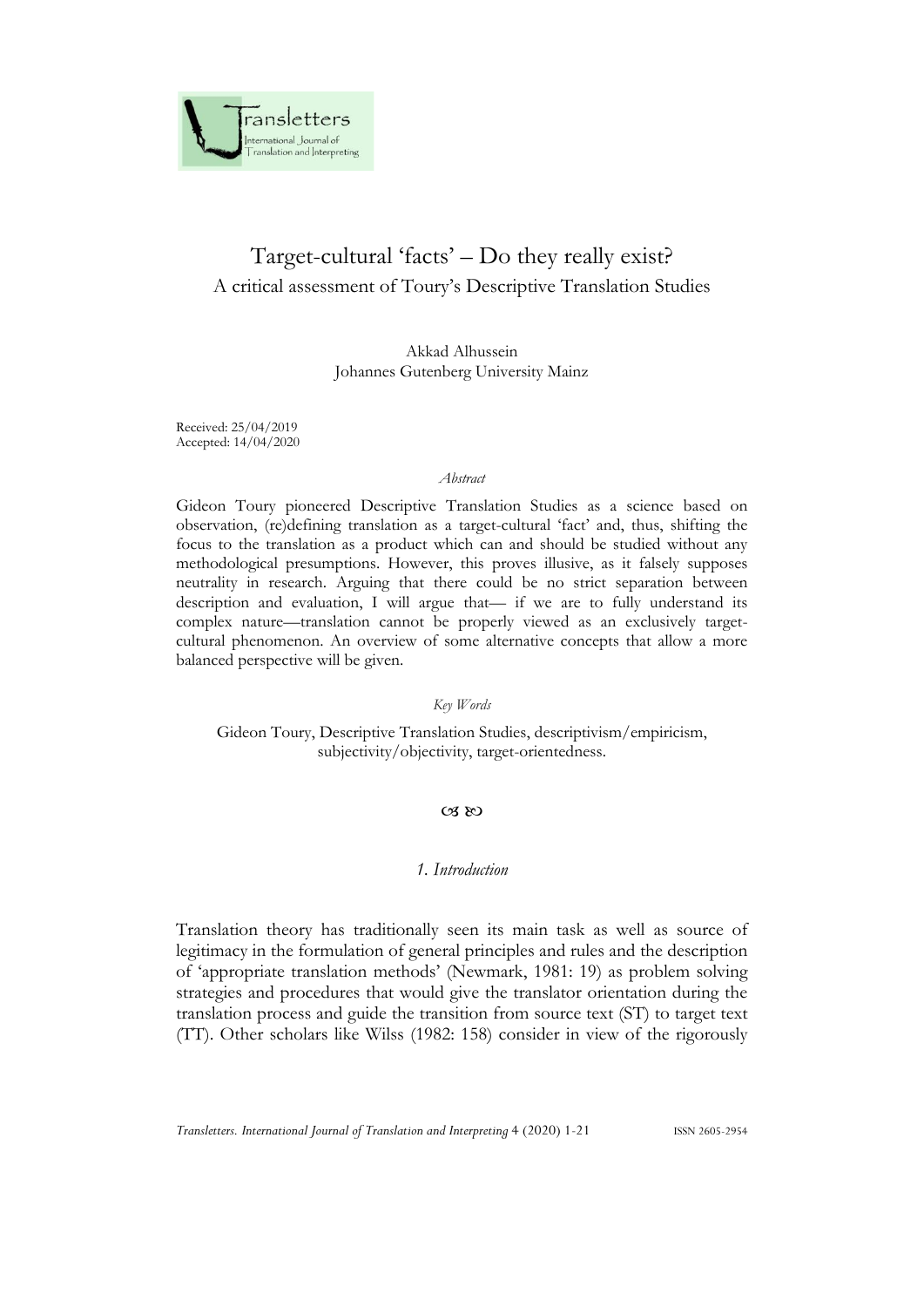posed question of the social relevance of knowledge the 'raison d'être' of the science of translation endangered "if it did not succeed in combining theoretical, descriptive and applied research perspectives into an integrated [...] research paradigm."1 The influence of instrumental thinking and applicationorientedness in Translation Studies (TS) has been so prevalent that theoreticians, as Dizdar (2006: 231-32; my trans.) remarks, often had almost to 'apologize' if their thoughts and insights did not contribute to the practice providing 'guidelines for the production of translations'.

This gave rise in the eighties of the last century to new developments leading to the establishment of a target-oriented paradigm shifting the attention from linguistic to sociocultural problems and aspects of translation and translating (e.g. Vermeer, 1978; Holz-Mänttäri, 1984; Hermans, 1985; Bassnett and Lefevere, 1990; Reiß & Vermeer, 1991). One of the leading approaches characteristic of this line of thought is what became among specialists widely known as Descriptive Translation Studies (DTS) (also known as 'manipulation school'). In the famous collection of essays The Manipulation of Literature, Hermans (1985: 10-11) describe this new paradigm as an "approach to literary translation which is descriptive, target-oriented, functional, and systemic."

The most important representative of this approach and the one who has contributed mostly to it is the well known Israeli scholar and theorist Gideon Toury whose In Search of a theory of translation (1980)<sup>2</sup> contains the first systematic attempt at articulating TS as a branch of knowledge based on empirical principles pertaining to science. Like other target- and functionally oriented scholars (most notably Vermeer and Holz-Mänttäri), Toury took as his point of departure the criticism of the early theories and models which he saw as prescriptive, as they focused on the process of translation as achieving a kind of optimal equivalence between ST and TT. Abandoning them as "merely speculative entities resulting from preconceived hypotheses and theoretical models" (1995: 1), while at the same time calling for the necessity of a 'proper descriptive branch' of TS based on 'description', 'explanation' and 'prediction' and concerned with translations as 'facts of real life', Toury's declared purpose was to get rid of restrictive, normative<sup>3</sup> definitions and hypotheses prevailing in the discipline and to open up the object of study to all historical phenomena. The main goal is to search for and establish regularities and/or rules of

<sup>1</sup> Regarding Translation Studies as 'utility discipline' (*Nützlichkeitsdisziplin*) see Dizdar (2012).

<sup>2</sup> For a critical overview of this volume see Hermans (1995).

<sup>3</sup> I am using *normative* in the sense of *prescriptive*, not in the (descriptive) sense used by Chesterman (1993, 2000).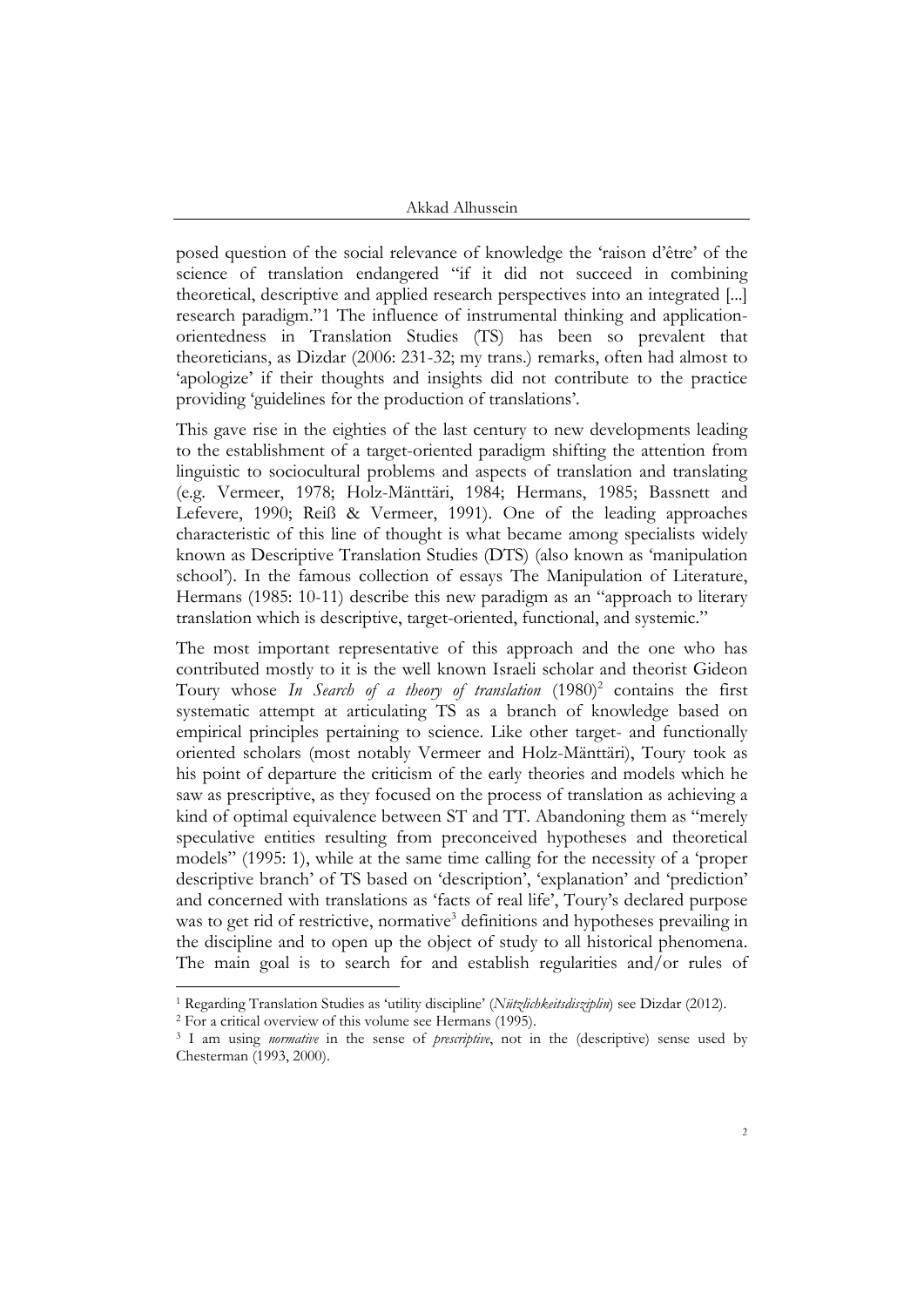translational behaviour. Thus, Toury brought to the fore translations as observable products from which inferences could be made about the translation process, laying the grounds for an approach "which focuses on existing translations rather than on hypothetical ones, on actual products rather than on the process of translation […] and on a priori 'translatability'" (Toury, 1980: 7).

On the other side, the notion of translation as a target-cultural 'fact' was frequently criticized by translation scholars (e.g. Gutt, 1991: 5-8; Hermans, 1995; Venuti, 1999: 27-30; Dizdar, 2000; Ivir, 2004; Pym, 2010: 64-89), as it ignores the interpretative role of the individual researcher and is, in addition, based on an ideal concept of sociocultural systems as definite, unified entities with clear borders and homogenous linguistic and cultural existence. This does not, however, reflect empirical life, as there exist beyond and alongside systems and system borderlines diverse forms of coexistence and parallelity. Translation in the context of international and European law—even though the national legal languages have to be taken into account—takes place on the basis of a unified legal system, making the comparison of source- and target-language factors, if not completely obsolete, then at least not sufficient (Sandrini, 2004: 171-72). Here, the assumption of a linear transfer from an independent, autonomous sociocultural entity to another seems to lack justification. Indeed, the new 'global interculture' (ibid.) in which today's experts act parallel to monolinguistic spaces demands rethinking traditional concepts, especially the 'transcultural mediation function' of translation:

If globalization erases the borders between the individual national cultures leading to the arising of new social identification communities on the global level, the theoretical conception of translation as a transcultural mediator must also be relativized. (Sandrini, 2004: 171; my trans.)

On similar grounds, Pym questions the purposefulness of the target reader as reference point for translational action:

[W]hen I translate children's stories into English, most of the expressions that come to me from my own regional childhood are automatically censored because I have no idea what kind of English my target reader will be speaking. My target language is nowhere, and this worries me. (Pym, 1996: 174)

These statements make clear the need to relativize some methodological suppositions regarding the role of source and target language and the functionality of the (radical) target-cultural viewpoint which seems to ignore complex situations. In the following, I will investigate some of the basic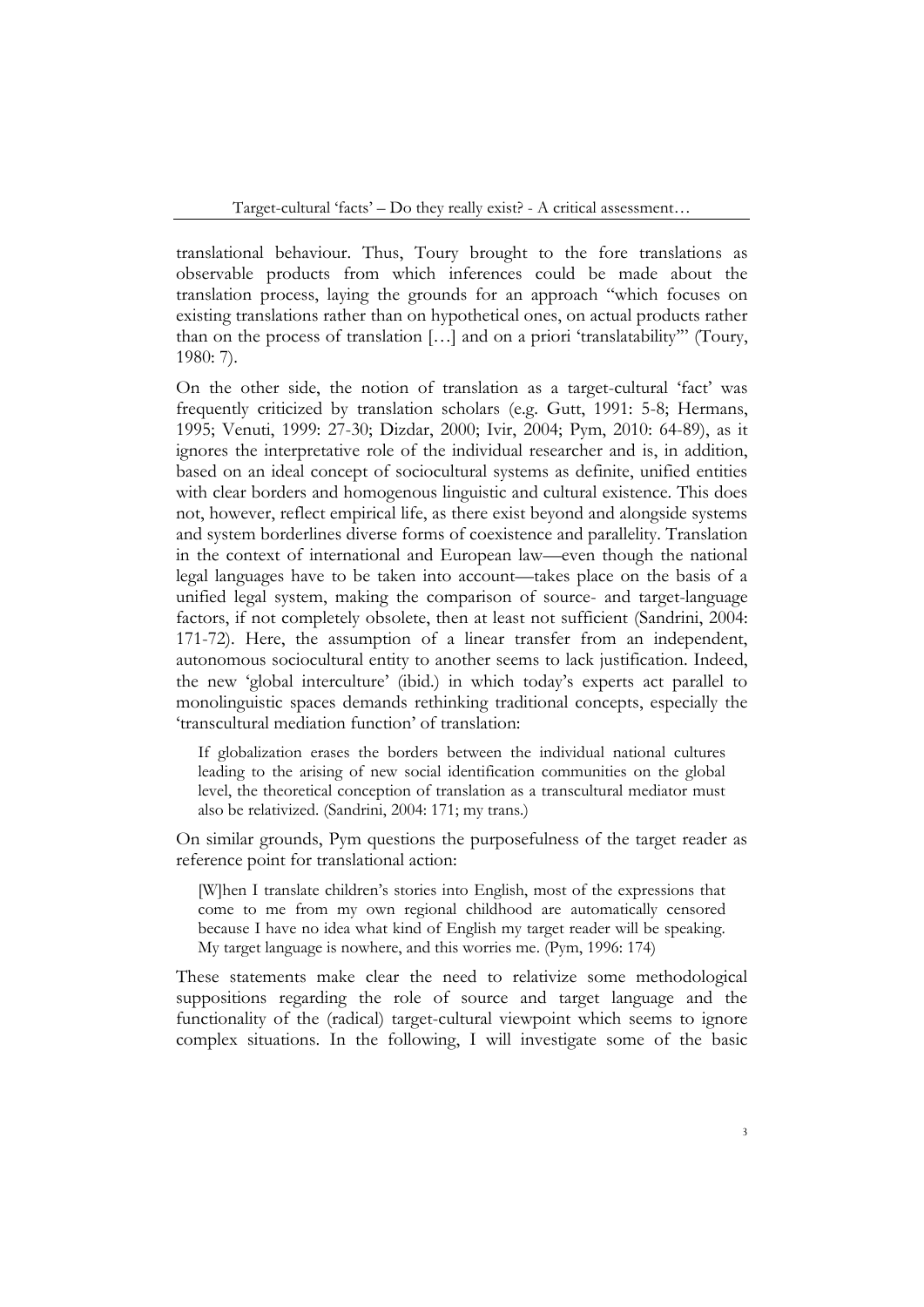assumptions of DTS, especially the concept of translation as a target-cultural 'fact' and the possibility of pure descriptions. After introducing Toury's targetoriented and descriptive approach, issues like the definition of translation, subjectivity/objectivity and descriptivism in translational research and the target-oriented nature of translation will be discussed in more depth. It will be shown that a clear-cut separation between the descriptive and interpretative (or evaluative) dimension is not really possible and that neutral descriptions are rather an illusion researchers have to free themselves from. On that basis, some theoretical approaches and concepts will be highlighted that could potentially constitute an alternative for translational research. The paper will conclude with an overall assessment of Toury's contributions and an argument to go beyond the limits of the target system.

### *2. Deconstructing the target-cultural definition of translation*

### *2.1. When is a translation a translation?*

Toury (1995) draws on Holmes's (2004[1972]) famous map of the discipline of Translation Studies, which the latter divides into a descriptive and applied branch with theoretical and descriptive TS representing together the 'pure' discipline. Like Holmes, Toury departs from the three aspects of 'function', 'process' and 'product' of translation but stresses—in distinction from Holmes—the mutual interdependence of each of these aspects in relation to the others. In addition, Toury—unlike Holmes—does not consider applied TS (because of its inherent prescriptivity) as part of the discipline in the strict sense of the word (although applied TS can indirectly—via 'bridging rules' profit from the discipline). The underlying assumption is that it is not the task of an intellectual branch of study "to effect changes in the world of our experience" (ibid.: 17). The most important factor is the 'function' or 'position' a text is intended to (or does really) fulfill in the system of the target culture and which determines the strategies resorted to in the translation act. As the activity of translation is "a *teleological* activity by its very nature" (1995: 14), translators are considered agents of the recipient culture. From this perspective, the 'logical priority' of function in relation to the other aspects of process and product remains untouched, even though the translation strategy

4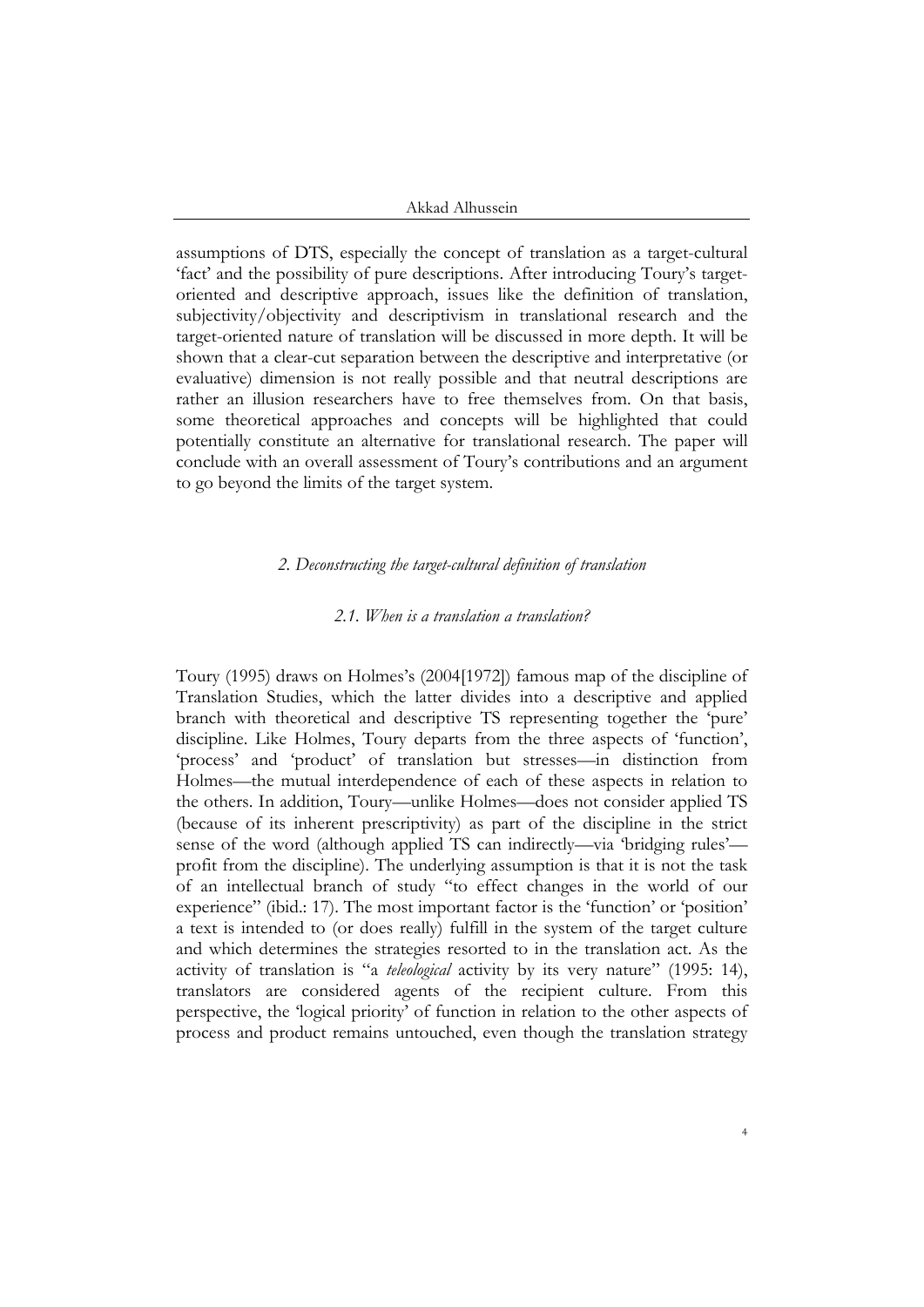and the linguistic/textual realization of the product might itself influence the position ultimately assigned to a text in the recipient system.

The translation's position and/or function is, according to Toury, related to and dependent on target-cultural considerations and circumstances. The crucial point is that "something is missing in the target culture which should have been there" (1995: 27). Seen this way, translation is "a major way of filling in gaps" (ibid.). Although translations can build a subsystem therein, they remain 'facts' of the host culture:

Translations are facts of target cultures; on occasion facts of a special status, sometimes even constituting identifiable (sub)systems of their own, but of the target culture in any event. (ibid.: 29)

The original text's position does not reflect that of the translation, Toury argues. The relevant position is "the one a translation was designed to occupy when it first came into being" (1995: 30), because it is also this position which governs the translation act. A translation could though assume a position in the recipient system different from the one it was initially intended to have. It would be then the task of a researcher "to confront the position which is *actually* assumed by a translation with the one it was *intended* to have, and draw the necessary conclusions" (ibid.: 14).

The relevant perspective is that of the source-culture recipients as 'persons-inthe-culture'. The decisive factor is their acknowledgement of the text *as* a translation, which can be done with reference to certain textual features pertinent to this specific class regardless of the existence of a ST—which is why pseudotranslations (original texts which are wrongly presented or received as translations) can for example pass for real ones. This perspective should make it possible to approach the object of study without methodological presumptions regarding what is to be (or not) considered as a translation. The researcher only assumes that there has been a text in another language (sourcetext postulate) from which a new text was derived (transfer postulate) which shares now something with its original (relationship postulate) (1995: 33-35). The three postulates constitute together the notion of 'assumed translation' which serves as "*working hypothesis* providing guidelines for the establishment of corpuses for studies […]" (ibid.: 32).

Toury does not regard his concept, which can be said to constitute a loose '(un)definition' (see Hermans, 1999: 46) of translation, as an 'alternative definition' of the object of translation theory (*Gegenstand der Translationswissenschaft*), as suggested by Koller (1990, 2011: 209-12). Instead, he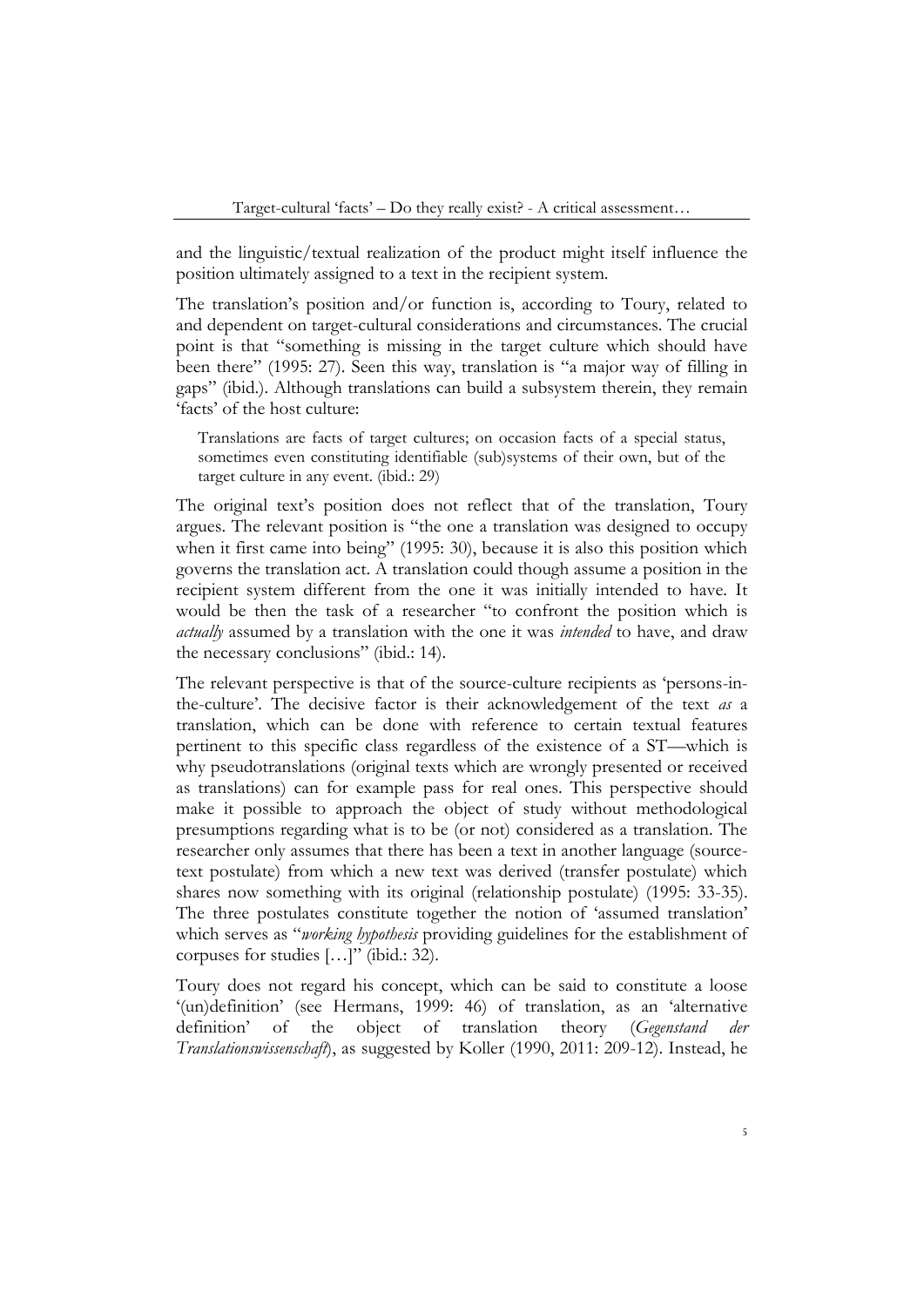refers to the methodological advantages it brings regarding the scope and extent of translational research. Thus, pseudotranslations would, for example, emerge as legitimate objects of study, at least "until the mystification has been dispelled" (1995: 34). They function, as Toury (ibid.) states, in the recipient system as authentic translations. On the other hand, genuine translations that are not explicitly presented or received as translations would still constitute legitimate objects, "but an account will have to be given precisely of the fact that they were *not* presented/regarded as translational within the culture which hosts them" (ibid.: 32-33), the question being "why something was, or was not, presented/regarded as translational […]" (ibid.: 33). The nature of the translation relationship considered as required and/or sufficient in the host culture is not predetermined and must be established during a study.

This implies a universalist conception of translation which seems to be valid beyond language and culture borders: Even if a specific culture does not have a special category for translation, the concept would still remain functional. However, this ought to be made explicit and the researcher would have to look for explanations for this absence. As such, the concept is characterized by its 'functional operativity' (Toury 1995: 33; see also 1985: 23), which is given, according to Toury, irrespective of the functionality of the translation concept of the culture in question. The question is not what translation generally is, but what it proves (or is likely) to be under certain conditions. Ultimately, the target-culture recipient alone decides what is (or is not) to be seen as a translation:

Within our frame of reference, the assumption is applied to *assumed* translations: that is, to all utterances which are presented or regarded as such within the target culture, on no matter what grounds. (1995: 32)

Toury seems, as Gutt (1991) says, to generalize his own Eurocentric view of translation, making a priori assumptions irrespective of cultural differences regarding the term 'translation'. He assumes "that people of any culture universally realize that they translate when they translate" (1991: 7). Such an assumption would, however, only be possible under reference to another culturally specific category as a measure or basis for comparison. Otherwise there would be "no a priori reason for relating and [sic!] English 'translation' to a German 'Übersetzung' or to an Amharic 'tïrgum'" (ibid).

That the notion of assumed translation is a relative one can be seen from the fact that a researcher might principally always deactivate this criterion, as they can always refer to the non-operativity or non-existence of the category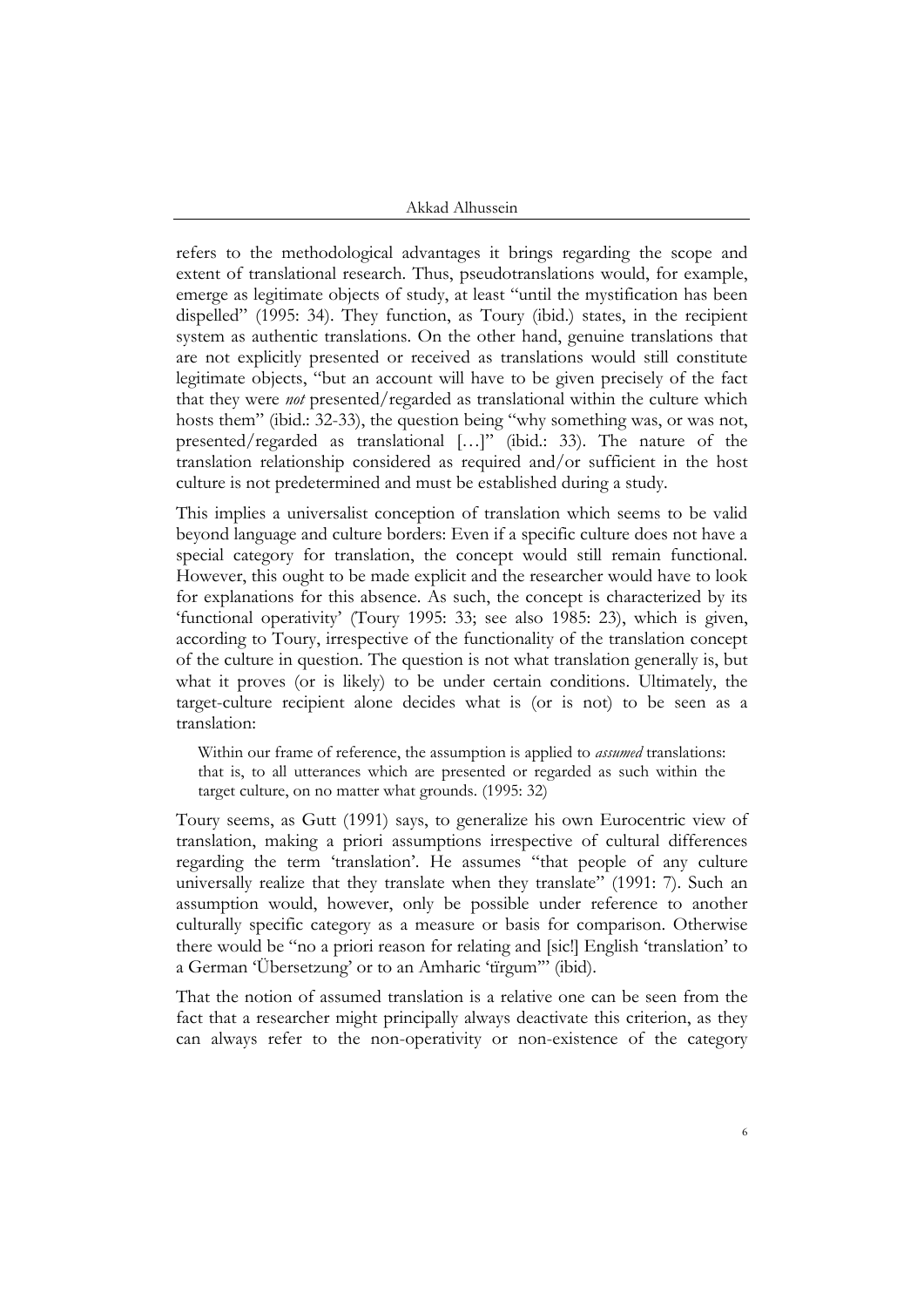translation in a specific sociocultural entity, thus activating their own (culturally bound) interpretation where there is no such reference in the recipient culture. It is only by this means that we can explain why so-called 'pseudo-originals', concealed or non-marked translations which are not explicitly presented/received as translations or which are presented as originals (see Koller, 2011: 212 or Pym, 1998: 60), are effectively not excluded as potential research items, even though they are not regarded as translations by the target culture. Similarly, the acknowledgement of the text's translational status through the target recipient as person-in-the-culture seems unnecessary when the translation is *not* accepted or received as a translation by the recipient system: The logical priority of the prospective function does not lose its validity even in cases

[...] when the position occupied by a translation in the target culture, or its ensuing functions, happen to differ from the ones it was initially 'designed' to have; e.g., when the translation of a literary work, intended to serve as a literary text too and translated in a way which should have suited that purpose, is nevertheless rejected by the target literary system, or relegated to a position which it was not designed to occupy. (Toury, 1995: 14)

Obviously, the text does not (always) have to function as a translation or be recognized by the target-culture system as such. In spite of that, we assume here a translational research object. It would be the task of a researcher to confront the intended position with the real one and look for suitable explanations (ibid.). Interestingly, this does not apply in cases where the translation exerts influence on the source language and culture or the source text itself:

There is no way a translation could share the same systemic space with its original […]. This is not to say that, having been severed from it, a translation would never be in a position to bear on the source culture again, on occasion even on the source text itself. Texts, and hence the cultural systems which host them, have been known to have been affected by translations of theirs. It is nonetheless significant that any such practice involves a reversal of role, in full accordance with our starting point: which genetically a translation, the affecting entity no longer functions\* as one. (Toury, 1995: 26; \*: my emph.)4

It is not clear why the same logic as in the previous situation should not be valid here. From an empirical point of view, relating translational

<sup>4</sup> Toury (1980: 82f, also 1985: 18) had previously denied that translations could have any influence on the source language or text.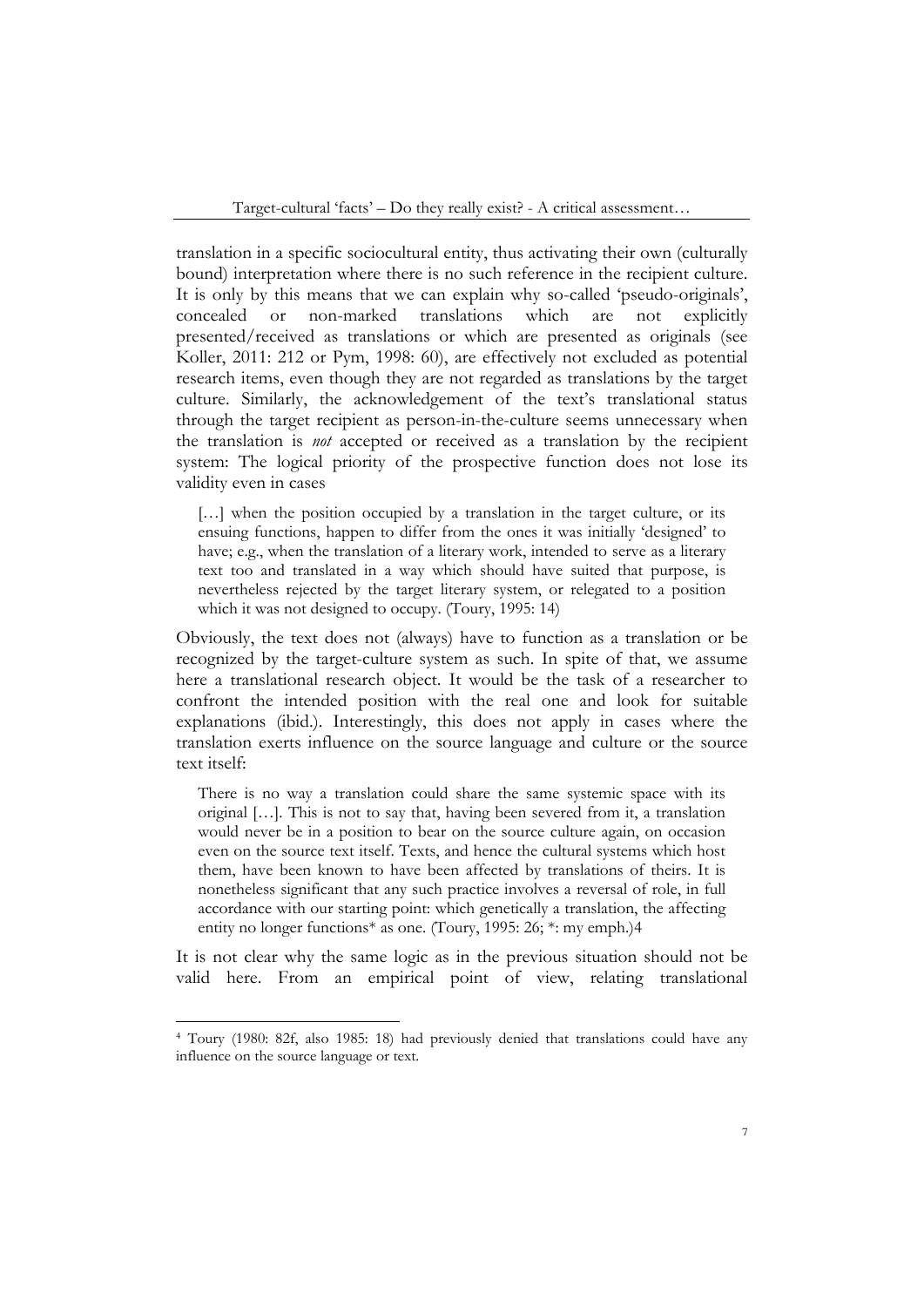functionality/operativity one-sidedly to the recipient system while denying any such relevance to the source is not readily justifiable. Furthermore, this stance is based on other premises which are themselves questionable. It is, for instance, de facto assumed that these influences are not purposeful or intended. This, however, might be quite misleading as these 'back effects' might in certain constellations be wanted for their own sake (for example as an attempt to actively influence the way a text is interpreted in the source culture), <sup>5</sup> which needless to say would also influence the translation process and the implemented (translation) strategies. The researcher could also confront such divergences with the intended function and look for suitable explanations, which would ultimately lead to a better understanding of intercultural exchange processes and their interdependencies.

One can, in view of these examples, safely assume that Toury's position is constructed. That is, it reflects—rather than an essential feature of translation itself—a pretheoretical, a priori decision in favour of the target-oriented perspective which would also remain valid if, for example, the transfer—as in the colonial situation, "where the 'exchange' is far from equal and the 'benefaction' highly dubious" (Niranjana, 1992: 59)<sup>6</sup>—is initiated by a "patron of sorts who also purports to 'know better' how that gap may best be filled" (1995: 27). <sup>7</sup> Thus, the target-cultural standpoint has to be always privileged regardless of the circumstances that characterize an individual translation act.

This leads to the conclusion that the recognition of translational status by the target-cultural system does not alone qualify as a solid criteria for determining the operative and empirical functionality of translations and is, therefore, not sufficient as a starting hypothesis for translational research. Indeed, Toury's refusal to acknowledge the notion of assumed translation as a sort of definition is itself an indication to the fluid and self-referential nature of the concept which ultimately fails to explain (without recourse to some predetermined and culturally specific conception) why a given text, be it regarded by the target system as a translation or not, functions the way it does and have a different

<sup>&</sup>lt;sup>5</sup> A very good example is the Danish writer Hans Christian Andersen whose reception in Denmark was decisively influenced by his Success in Germany. Research has highlighted Andersen's active role in this process (see especially Möller-Christensen, 1996).

<sup>6</sup> Niranjana is referring to Steiner (1975).

<sup>7</sup> Niranjana (1992: 49-63) sees in Toury's approach an example for what she considers the 'blindness' and 'naivety' of Translation Studies due to an "empiricist-idealist conceptual framework that […] upholds the premises of humanism" (ibid.: 50) and ignores the asymmetrical relations of power between languages.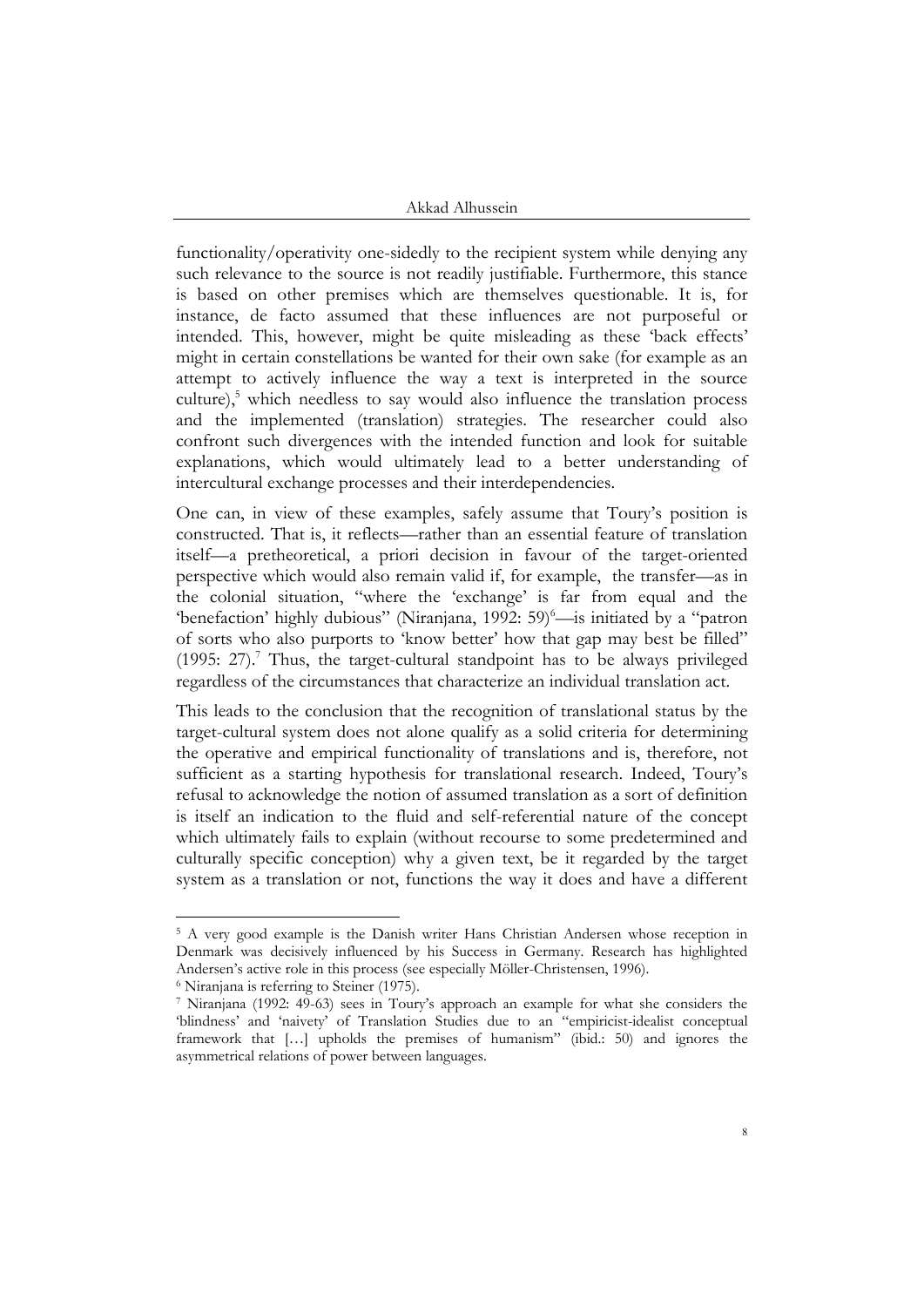significance it different contexts regardless of readers' perception of it. Hence, Toury's approach does not finally solve the problem of how, or according to which criteria, a researcher would delimit their object of study without being already involved in everyday interpretations or preconceived hypotheses regarding this object, which necessarily entails a kind of normative reasoning as well.

## *2.2. Are there neutral descriptions?*

I want now to discuss another question which is essential in any critical investigation of DTS: the relationship of description and prescription and the possibility of a sharp separation between facts and values. Toury, as we saw, demands objectivity on the part of the researcher and makes this a criterion for judging the quality of individual studies which have to remain in their conception and execution free from any value judgment and/or personal presumption. The universalist logic entailed here, i.e., of pure, objective knowledge, needs to be challenged.

A central position in DTS is assumed by the study of translation norms whose formulation ought to substitute the normative discourse and is seen as the most important task of Translation Studies in its theoretical and descriptive facet. Through describing translational phenomena, DTS seeks to predict translational behaviour, leading to the establishment of 'translation laws' as "the ultimate goal of the discipline in its theoretical facet" (1995: 16).

How important the concept of norms is for DTS can be seen in the concept of equivalence (or the 'invariant under transformation') which ought to help the researcher identify the translation concept underlying a translation or group of translations. Toury admits the prescriptive nature of the concept. However, instead of dropping it altogether he decides to redefine it "from an ahistorical, largely prescriptive concept to a historical one" designating "any relation which is found to have characterized translation under a specified set of circumstances" (1995: 61). Although no single translation relationship is per se regarded as exclusively legitimate or necessary, one still has to assume some kind of identity between ST and TT, which is reflected in the continuous search for 'translation shifts' as stances of deviance from an expected norm. Therefore, it is not conceivable how the ST-TT comparison could be carried out without resorting to normative categories as to what is to be considered an acceptable form of realization (see Koller, 2011: 211).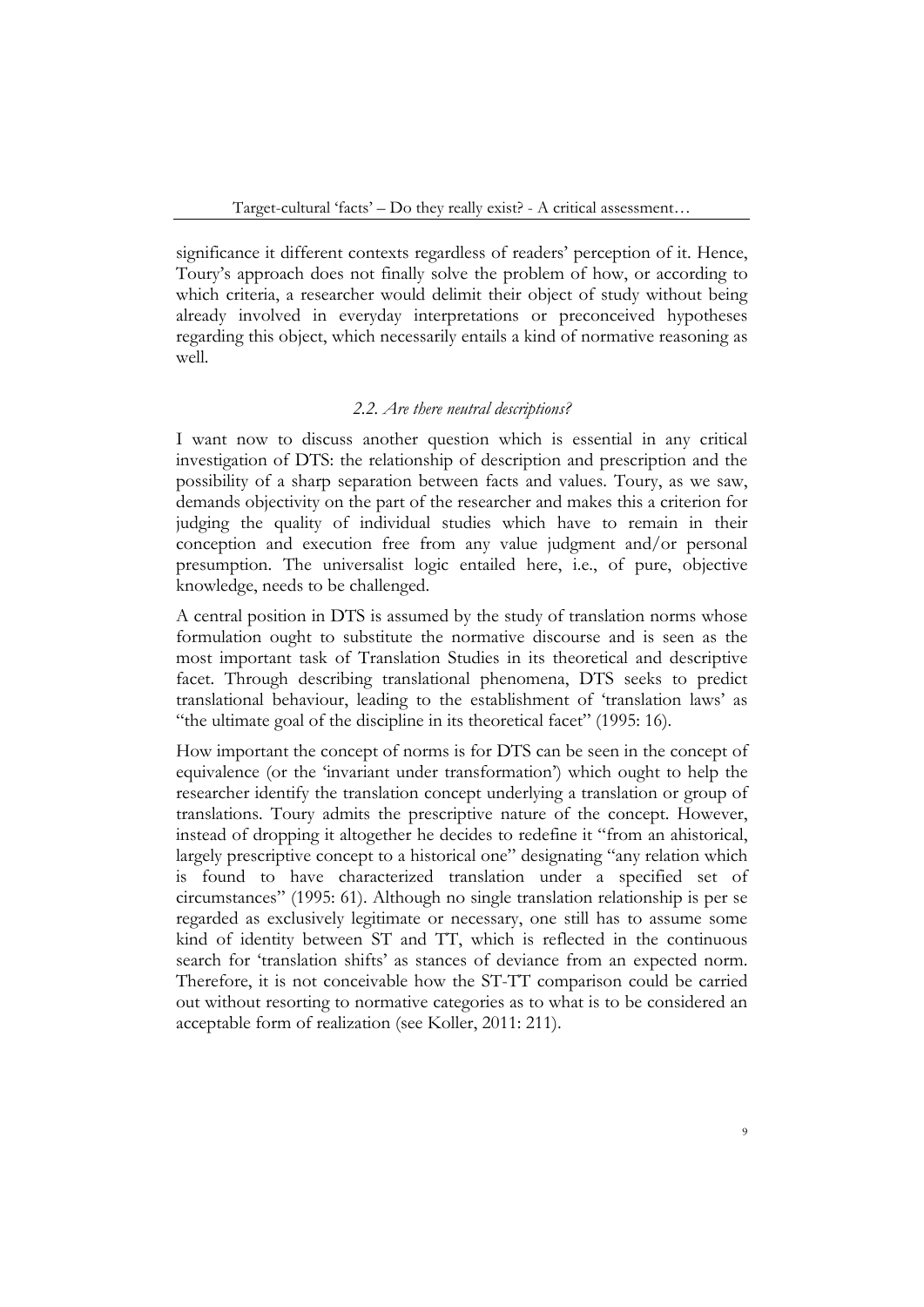The missing link is provided by translation norms: "[I]t is norms", Toury (1995: 61) postulates, "that determine the (type and extent of) equivalence manifested by actual translations." and which is regarded as sufficient or necessary for the translation relationship in a certain culture. Verbal statements and formulations which apparently describe norms without prescribing them must, however, be viewed critically by the researcher as they could be covertly prescriptive, trying ultimately to influence the norms:

One thing to bear in mind, when setting out to study norm-governed behaviour, is that there is no necessary identity between the norms themselves and any formulation of them in language. Verbal formulations of course reflect *awareness* of the existence of norms as well as of their respective significance. However, they also imply other interests, particularly a desire to *control* behaviour – i.e., to dictate norms rather than merely account for them. Normative formulations tend to be slanted, then, and should always be taken with a grain of salt. (1995: 55)

Toury, as we can see here, is aware of the potentially prescriptive character of any verbal account of norms. Nonetheless, the subjective perspective of the researcher themselves and their personal involvement is not taken into consideration, insisting on the possibility of objective descriptions and a strict separation between description and evaluation. This clearly discourages the researcher from questioning and becoming aware of their personal motivations as they set out to study normative behaviour or formulate translation norms. Indeed, "there is no reason", Venuti (1999: 28) says regarding Toury's observation, "why that last sentence couldn't apply as well to a translation scholar formulating the norms that govern a body of translations (or Toury's desire to conceptualize translation studies and thereby control the behaviour of translation scholars)."

The concept of assumed translation postulates neutrality on the part of the researcher who seemingly only has to (objectively) observe and register the reader's perception without actively taking part in it, i.e., without being himself (directly) involved in the interpretation process. Thus, the researcher seems to make no value judgment regarding the object of study as the reader themselves is responsible for this assignment, which is, in effect, a delegation (rather than solution) of the definition problem. Through referring back to the target reader's interpretation, a researcher is basically shifting the responsibility away from themselves as an individual and transferring it to an external authority, thus giving the (false) impression of personal disinterest and detachment. The fact that it is the target recipient and not the scholar themselves or someone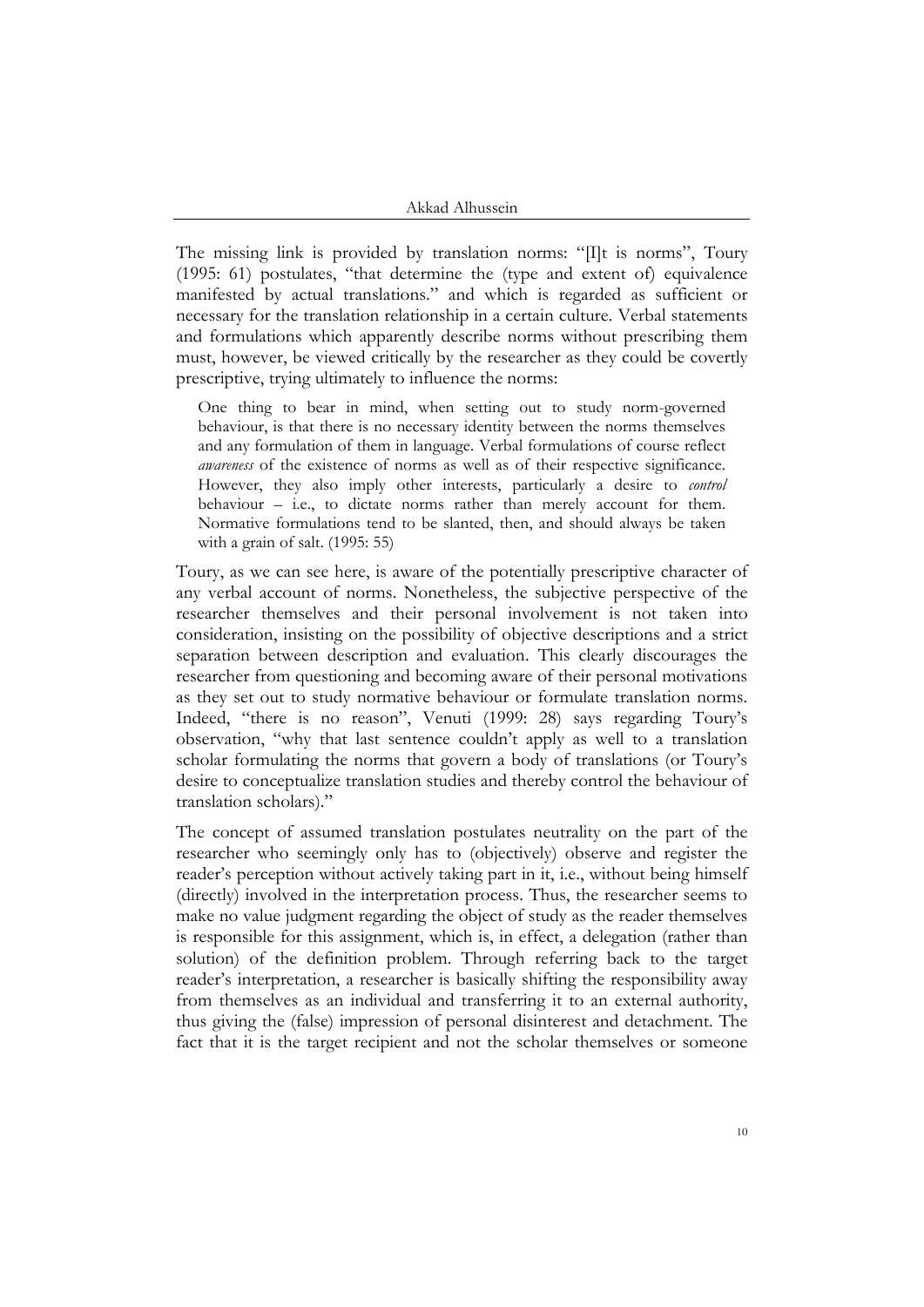else (say e.g. the author, commissioner, critic, etc.) who makes this judgment is, however, itself a decision made a priori by the scholar. In other words, it is a value judgment which cannot be inferred, justified or explained without recourse to some kind of interpretative activity beyond the purely theoretical/objective level. Ivir attracts our attention to an interesting analogy in descriptive and prescriptive grammar:

It is not difficult to conclude that descriptive grammars have obvious advantages over prescriptive grammars, but it is equally important to note the following paradox: The best prescriptive grammars are those which are based on solid descriptive evidence, and the best descriptive grammars are those which are sufficiently sensitive to usage variation to warn their readers of the consequences of their choices (thus equally prescribing their linguistic behaviour). (Ivir, 2004: 276)

This shows that a researcher (who interferes through organization and selection procedures and through interpretative stances) cannot possibly assume a neutral position in regard to the object of study, especially as the adoption of the performative/pragmatic perspective of the target-cultural recipient does not ultimately protect them from the inevitability of making value judgments and ascribing (consciously or unconsciously) certain qualities to the objects they are studying. This is especially true in view of translation norms and their descriptions which might well be manipulated by the scholar in view of certain ideological interests and against the background of a certain world view. The desire to establish universal translation laws that would enable us to make ever more precise and accurate predictions can itself be seen as a latent, more complex and intricate form of social and/or ethical control, bestowing on these occurrences the status of a 'law of nature'. "In fact", Ivir (ibid.: 282) writes critically, "at the peak of sophistication, with all the variables duly specified, description and prescription would come together." A descriptive study can finally never be completely neutral or free from value judgments, as Arrojo makes clear:

If all research is necessarily mediated by the subjects and the circumstances that produce it, no study of translation can claim to be purely 'objective', neutral or even 'descriptive'. Moreover, 'if interpretive hypotheses underlie any conceptual analysis', and if 'all descriptive research is based on some kind of conceptual analysis', […] we cannot by any means claim to clearly separate the descriptive from the interpretive. And, if we cannot do so, we will never have a general theory of translation that could be universally acceptable once and for all. (Chesterman & Arrojo, 2000: 158)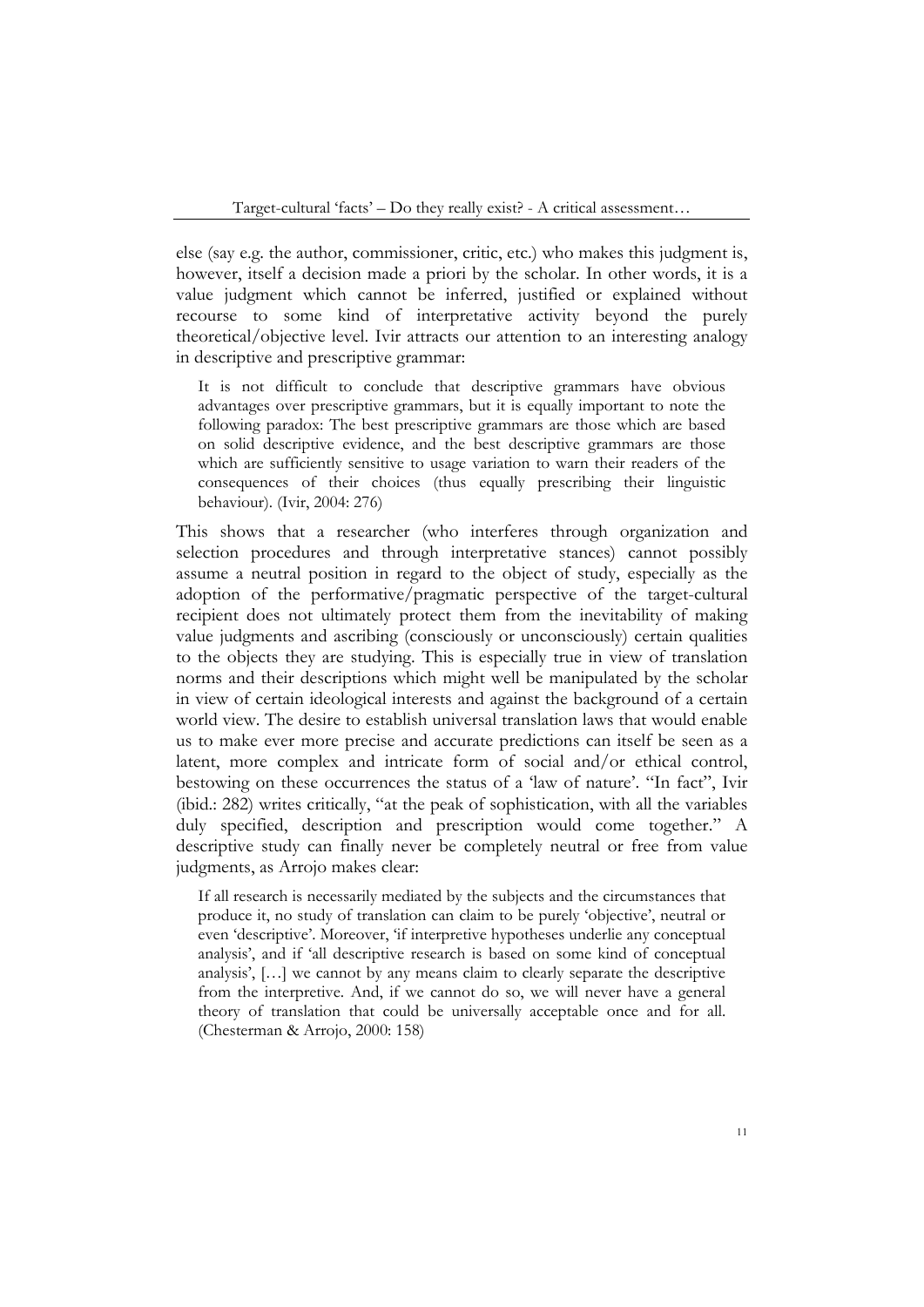## *3. Going beyond the target system*

As we have seen, it is for Toury sufficient that a text is presented or identified as a translation by the recipient system in order to be regarded by a researcher as such. It is, according to the concept of 'assumed translation', up to the target-cultural reader as person-in-the-culture to mark a text as having the specific quality 'translation', thus providing the researcher with the first indication they need as their starting point.

I have argued above that this stance is methodologically insufficient, as it does not reflect the functional or operative nature of translated texts as effective entities. It is obvious that translations exist and function in their sociocultural environment regardless of any translational interpretation on the part of individual agents, be they readers, translators, authors or any other agent involved in the production and circulation of translated texts. <sup>8</sup> Any attempt to describe, classify and categorize translations as linguistic and cultural products would necessarily entail methodological presumptions regarding what is to be considered as a translation, contrary to what is suggested by the notion of translations as target-cultural 'facts'—as these 'facts' do not exist on their own prior to any interpretational activity of some sort. In this sense, any endeavour to 'describe' translation norms must be considered to some extent normative, not only or simply saying what the norms 'are', but also privileging certain types of behaviour and excluding other ones, hence influencing the conception and development of norms. But what other options are there if we are to abandon the empiricist stance represented by Toury? I now want to briefly point to some other directions and approaches in Translation Studies which could potentially offer an alternative for translational research.

Departing from his criticism of the Anglo-American tradition of fluent translations, Venuti (1999) advocates a cultural-materialistic approach based on the concept of the 'remainder', understood as these linguistic and aesthetic/literary variations which are marginalized by canonical expression forms but which have their own value in language as a heterogeneous system. The consequence thereof is for Venuti the critical and self-aware practice of 'minoritizing translation', i.e., the translation of "foreign texts that possess minority status in their cultures" (ibid.: 10) as a way to defy canonical forms

<sup>8</sup> For a thorough and philosophically founded critique of Toury's restriction of translation to an 'expert interpretation' see Heller (2013).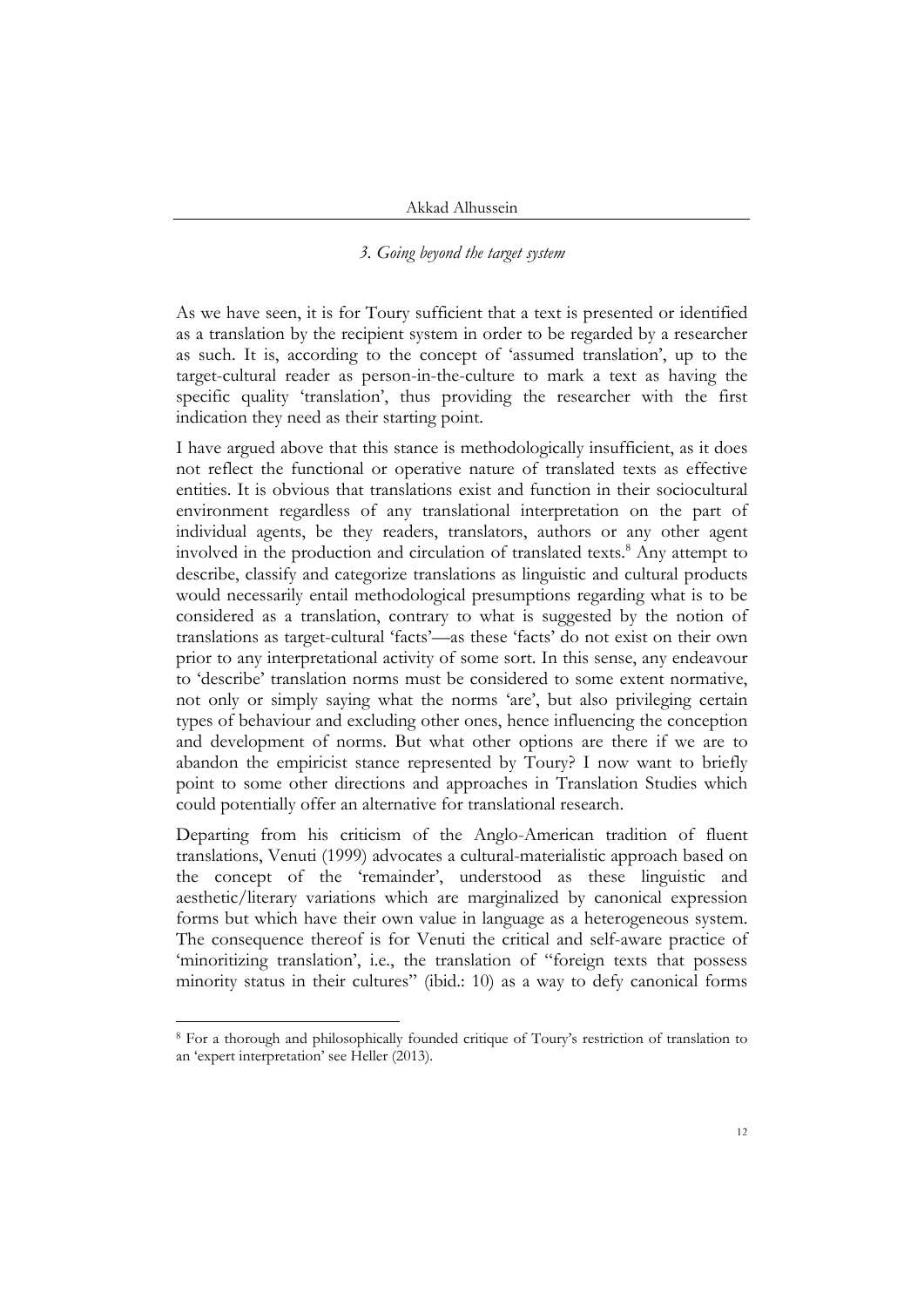and foster diversity in cultural and literary discourses of dominant languages like English. The integration of the concept in and its application to (the study of) translation does not mean sacrificing scientific objectivity;<sup>9</sup> "it rather offers a way to articulate and clarify—in terms that are textual and social—the ethical and political dilemmas that translators face when working in any situation" (ibid.: 30).

Some scholars have naturally sought help from other disciplines and fields of study in the humanities and social sciences, looking for new concepts and frameworks to situate and theorize translation as a medium of intercultural exchange and communication. Tymoczko (2010), for example, borrows from anthropology the concept of "transculturation" (referred to also as "acculturation"), understood as "interchange and amalgamation of cultural characteristics" (ibid.: 123) between different sociocultural groups, to describe translation as a mode of cultural interface. Textual and literary models, conventions, expression forms, discourses, concepts, technologies and innovations (whether they are material or immaterial) are exchanged, i.e., 'transculturated', which requires the "performance of the borrowed cultural forms in the receptor environment" (ibid.: 121). Thus, in contrast to categories like 'representation', 'transference' or 'transmission', the notion highlights the performative aspect of usage and implementation (irrespective of origin or authenticity of representation) of cultural items as well as the bidirectionality or 'two-way nature' (ibid.: 126) of intercultural relations (which seems not always to be conveyed by the term 'acculturation').<sup>10</sup>

Another interesting approach which also emphasizes the hybrid nature of cultural relations and the complex ways translators and translations act as agents of change and creativity between and over the borderlines of cultural systems is Pym's (1998, 2002) concept of 'interculture', defined as "beliefs and practices found in intersections or overlaps of cultures, where people combine something of two or more cultures at once" (1998: 177). According to Pym, translators as a specific group of intercultural agents have a special, intermediary position in the sociocultural context they act in, forming linguistic and cultural regions of intersection. Interculturality, which Toury (1995: 28) rejects as "totally unthinkable", is defined in such a manner "so that translators

<sup>9</sup> In her discussion of interpretative constraints, Brownlie (2003) suggests that 'committed' (postcolonial, cultural-materialist, and feminist) approaches do not seem to necessarily restrict interpretation more than 'critical descriptive approaches'.

<sup>10</sup> As an example, Tymoczko mentions James Joyce's amalgamation of traditional Irish poetic conventions with features of English narrative in his writings, especially in *Ulysses*.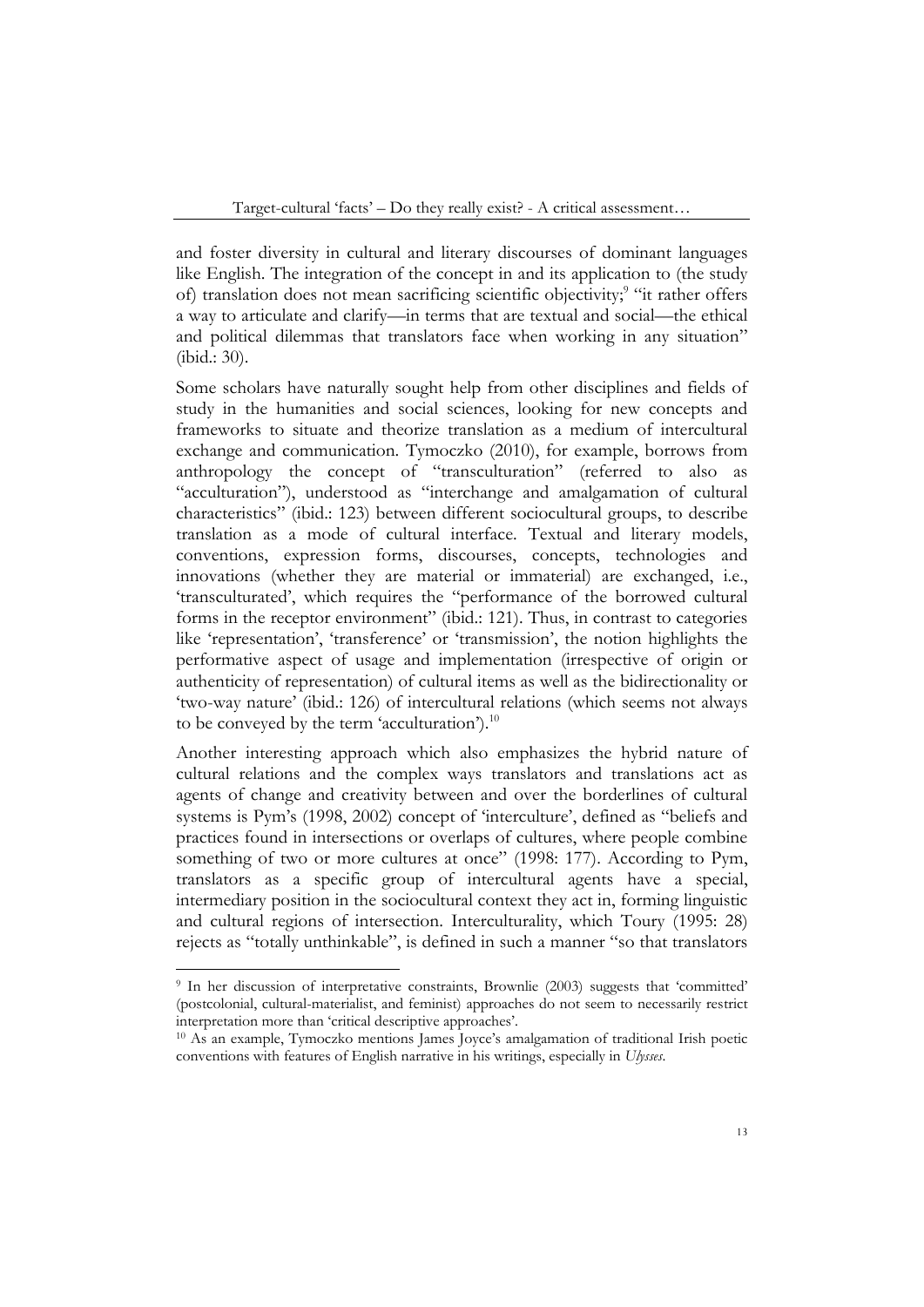can potentially be associated with intersections between cultures" without reducing the concept to mere bilinguality or that everything becomes automatically an interculture (Pym, 1998: 183). The point of departure and the main concern in writing translation history is not the translator as a faceless carrier of systemic functions but as a human being with a *body*,<sup>11</sup> "the human translator as a sociolinguistic figure" (1998: 183). "Translators", Pym (ibid.: 181-82) states, "*are* intersections". Their material existence "gives basic substance to interculturality" (ibid.). This implies a movement towards the 'middle', in the direction of the material translator as a 'minimal' interculture.<sup>12</sup>

From another (more empirically oriented) perspective, Chesterman (1993, 2000) proposes to combine both aspects of description and evaluation in one comprehensive approach which he calls descriptive-normative. According to him, it is not sufficient to describe all regularities of translational behaviour indiscriminately. The study of the behaviour of an inexperienced translator would be "*qua* translation-theoretical study, just as valid as the study of the behaviour of a competent professional" (1993: 3-4), which would lead to a "*one-legged theory*" (ibid.) that ignores the real motivations of translational research. The transition from 'is' to 'ought' is again achieved through the concept of norms. The translation norms should reflect the target culture's qualitative expectations and ought therefore to be established on the basis of the practice of 'competent professional translators' acknowledged as such by society (ibid.: 7-8). The task of descriptive research in TS is thus "to describe the behaviour of a subset of individuals who are taken to represent a desired professional standard, and to describe a subset of texts that are similarly taken by their readers to represent a desired standard" (ibid.: 11). In this way, 'oughts' are formulated on the basis of descriptions, thus enhancing 'normrefining' (ibid.: 14).

Finally, one very interesting approach that needs to be mentioned in this context and which goes beyond target-cultural considerations and hypotheses regarding the motivations of translation processes and the different historical and communicative settings they are embedded in is Dollerup's (1997) concept of translation as 'imposition' vs. 'requisition'. The logic behind this distinction is self-explanatory and self-contained. It simply means that translation is either initiated, i.e. 'imposed', by the source culture regarding its own communicative

<sup>11</sup> Regarding the translator as body, see Robinson's (1991) somatic approach.

<sup>12</sup> Pym (1998: 180) mentions as examples Moses Mendelssohn as well as André Lefevere's (1992) discussion of subversive literary and philosophical translation practices in cities on the periphery of 19th-century France, like Amsterdam or Strasbourg.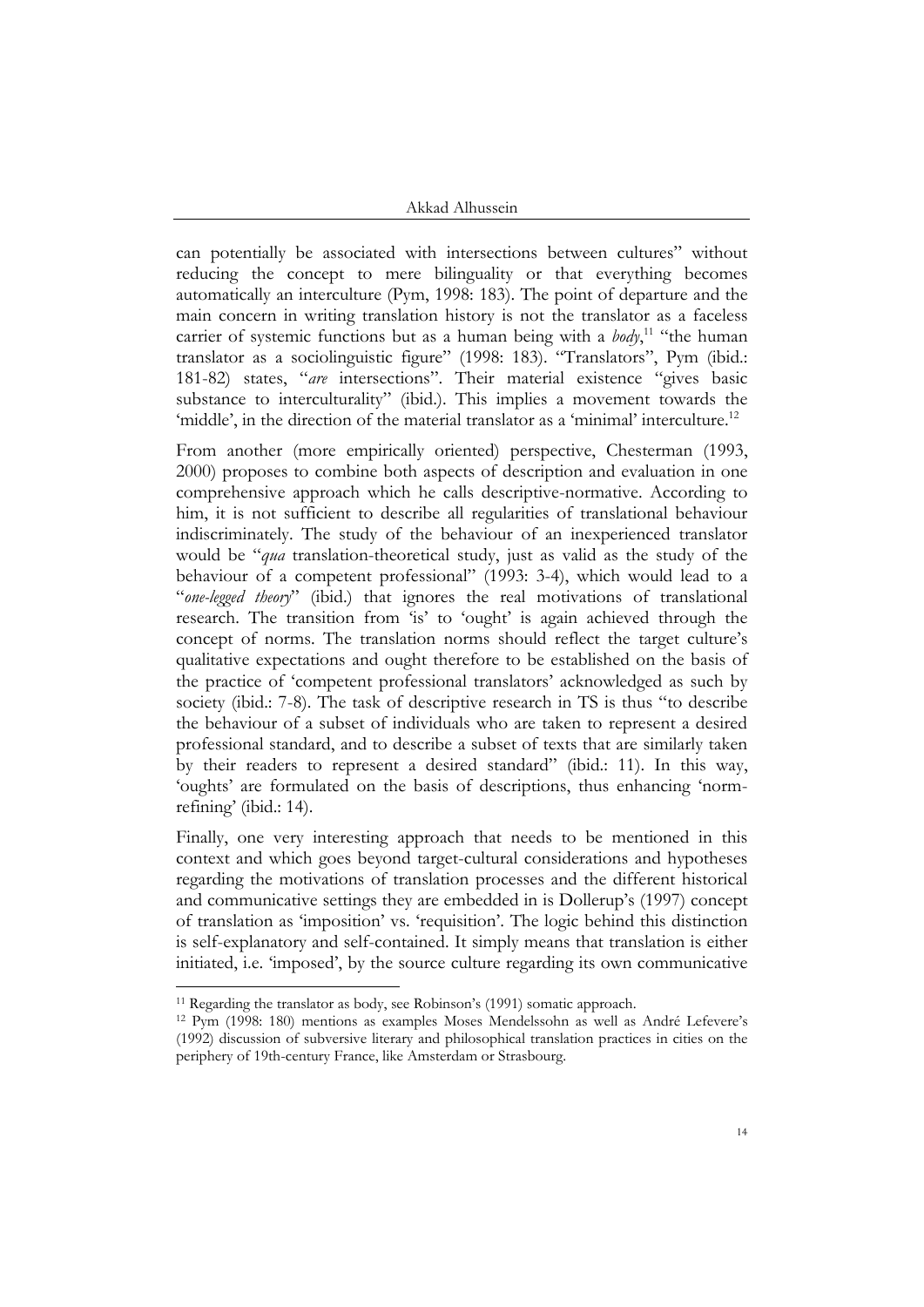purposes or, alternatively, it is 'wanted', i.e. 'requisitioned', by the receptor culture according to its specific needs and in view of its own benefit:

When translation is forced upon source texts, their realisations in target cultures will vary from being 'imposed' by the source culture to being 'requisitioned', that is wanted, desired, by target cultures. […] 'Imposition' is normally deliberate; it is always driven by the source culture, often with little regard for the receptor culture, and therefore pays much attention to the intention or intentionalities behind the original text manifestation; 'requisition' springs from the target culture and therefore implies a more relaxed attitude towards the sender's intentionality. (Dollerup, 1997: 46-47)

Religious scriptures as well as political and technological texts are, according to Dollerup, typical examples of imposition which is dominant in international relations and trade including sales promotion material and other productaccompanying documents such as advertisements, brochures, user manuals, recipes, etc. "In these cases", Dollerup (1997: 47) remarks, "sending languages have dominated, and generally speaking, 'initiators' and translators tend to agree that there should be loyalty to the sender." Dollerup indicates a change in attitude regarding how fidelity is realized, stating that producers and service providers have come to recognize "that they must bow to the language and culture in foreign markets if they want to sell their products" (ibid.). On the other hand, scientific, pedagogical and literary texts tend more towards being requisitioned by the receptor, which is especially true of literary texts where "successful translation is characterised by an overall requisitioning attitude" (ibid.: 48).

Dollerup's approach allows both perspectives, that of the source and that of the target culture, to be equally considered in analyzing the dynamics of intercultural exchange and the relationship between both sides of the translation process—although it is not necessary (or even methodologically justifiable) to link a certain type of text, whether literary, religious or commercial, to one specific model, as his typology suggests. The distinction between translation as requisition and translation as imposition makes clear the fact that translation is not solely or mainly determined by target-cultural considerations and the needs of target-cultural recipients and that the communicative interests and intentions of the source text and the sourcecultural sender/producer are indeed not less relevant for explaining why texts are translated and why they are translated the way they are translated. Thus, the model has a decisive advantage over Toury's one-sided, target-oriented approach which does not at all take source-cultural factors into account.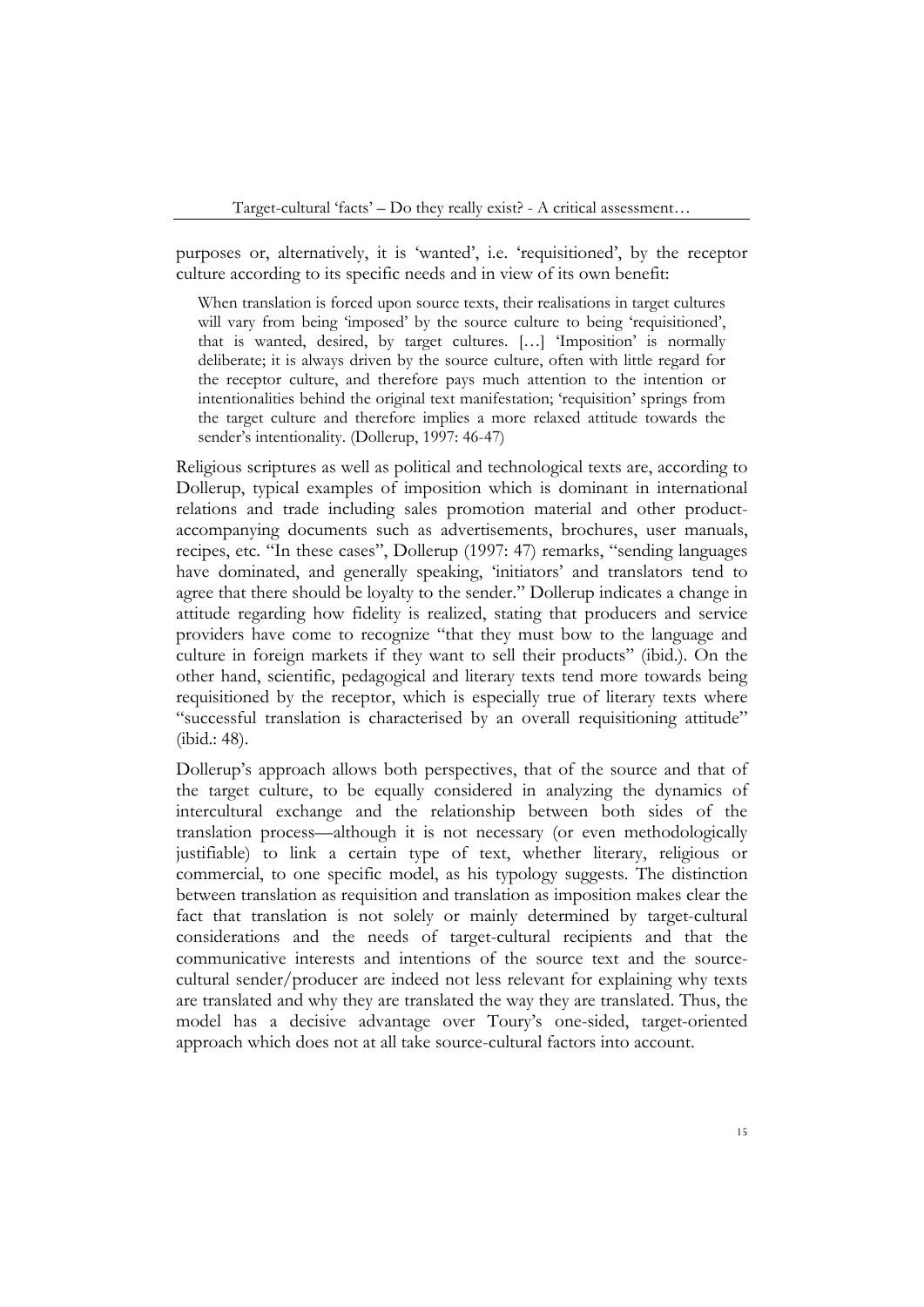As we can see from these examples, the motivations involved in translation and which inform translational strategies and choices are much more complex than to be readily reduced to one aspect. We can also state as a result that there is—despite any claim to the contrary—no real contradiction between a sourceund target-cultural perspective on translation. The two perspectives are in fact complementary and cannot be thought in isolation from one another. Any theoretical conception of translation is in this sense necessarily constructed as it will always to some extent reflect our historical circumstances and personal attitudes. This does not mean that we should not propose or work with such concepts. It rather means that we as critical and self-aware researchers take responsibility through acknowledging our own involvement and our active role in shaping the object(s) we deal with.

I have mentioned some examples for approaches which would constitute alternative frameworks that could help us positively challenge and transcend traditional boundaries and one-sided definitions. They open up interesting perspectives and pose new kinds of questions for translational research. These efforts need to be continued and built upon constructively to reach more effective hypotheses and better, i.e., more critical, explanation categories. What characterizes translation is not only the teleological aspect. It is not enough for Translation Studies as a critical, reflexive branch of knowledge that investigates translational phenomena of any sort and of any provenience to study the way(s) translations function in their environment of reception. The interaction between source text and target text, the bidirectionality of intercultural exchange and the reciprocal nature of communication is a crucial definitional feature of translation that should be incorporated in any theoretical concept and taken into account in any attempt to study, theorize and explain translation relationships. Translation research should, therefore, emphasize the relevance of translation to the source text, the source language and culture as effective entity and active part in the translation process, taking the idea of reciprocity in its strict sense as point of departure. Translation scholars and researchers need to ask about the different ways source text and target text interact with and influence each other, how translation functions as creative force and shaping power in relation to the source text, its interpretation and/or production, how these processes and interactions are realized in different cultural situations, communication contexts, textual traditions and historical periods, what role cultural agents, including (but not limited to) authors and translators, play in these productive processes and how they (seek to) influence them and are themselves influenced by them, to what extent these processes and interactions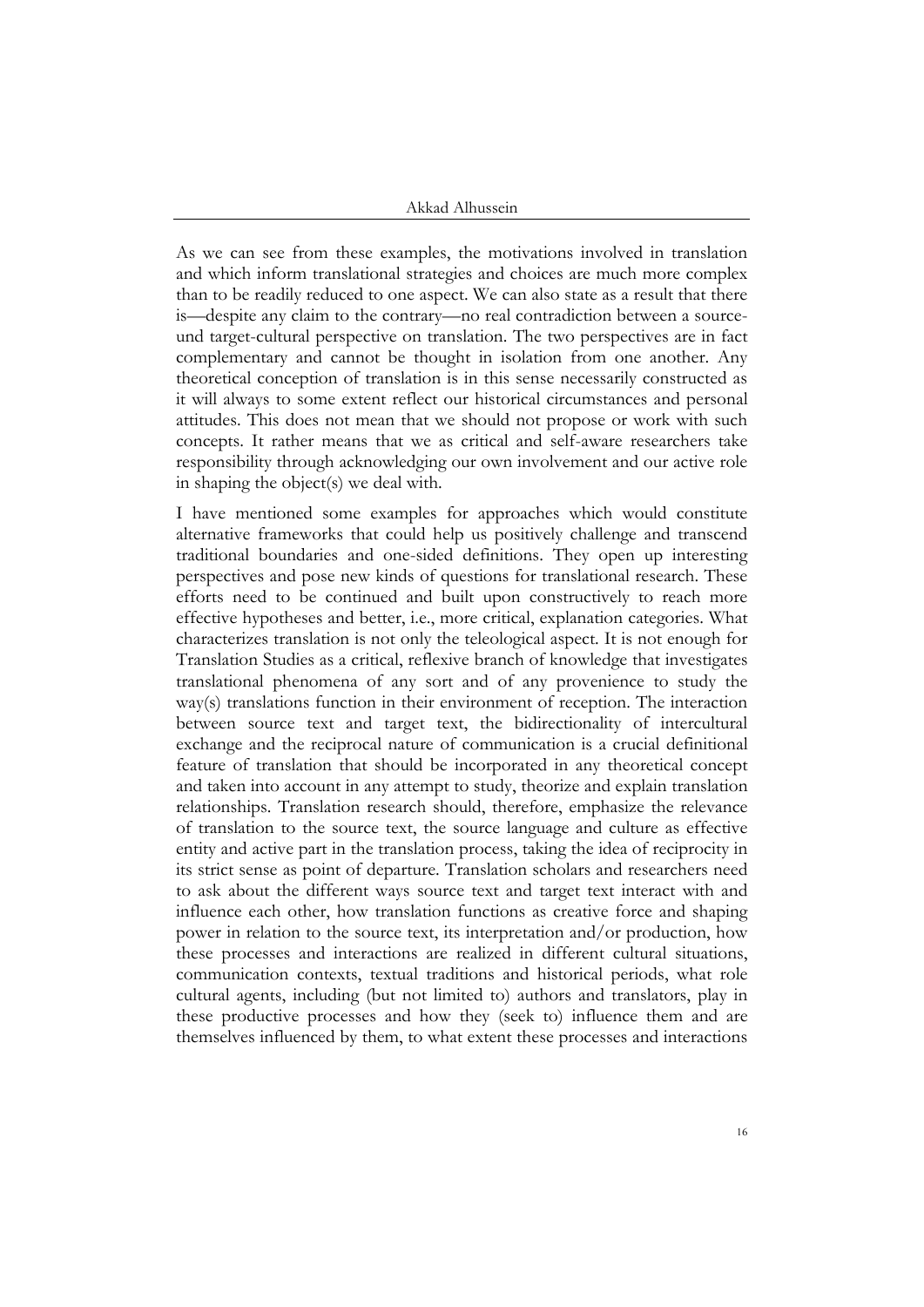are informed by aspects such as cultural prestige and power distribution, political and ideological agendas, economic and social realities, technological developments, trade and military relations, legal and institutional circumstances, colonialism, imperialism and globalization, or other aspects and considerations of personal and psychological nature and individual motivation.

## *4. Conclusion*

The descriptive approach developed by Gideon Toury has played a major role in the development of Translation Studies and is still motivating a lot of research in the discipline. It is not an exaggeration to say that Toury's work revolutionized the scientific field. Thanks to his efforts, Translation Studies has acquired an individual profile as an independent discipline with its own research program. It also no longer has the normative tone it used to have previously. Through emphasizing the value of and the need for systematic descriptive studies based on a solid methodology and a genuine interest in translations as they exist, Toury brought forward a dynamic research paradigm that provides researchers with a valuable tool to investigate translational phenomena in their sociocultural context. Thus, DTS was crucial in overcoming ideological imperatives and preconceived hypotheses, turning the focus to translations as historical objects and considerably expanding the limits of translational research to cover new areas. To the extent it enhanced scholarship, Translation Studies as a whole will remain for the foreseeable future indebted to Toury's contributions.

On the other hand, the assumption of scientific neutrality and objectivity pertinent to the descriptive approach is very problematic, as it facilitates a rather illusive belief in the possibility of pure descriptions free from any value judgment or personal involvement on the part of the researcher. This is most evident in the concept of translation as a target-cultural 'fact', which, if carefully considered, proves counterproductive, as it reduces translation to one aspect and discourages research in dynamic areas and into other directions. Indeed, many translation scholars do not adhere anymore to this empiricist formulation. They have acknowledged that translation is always a unique mixture of different, multilayered motivations, as Gentzler (2001: 144) puts it, "a complex set of translational relations in any given situation." Therefore, the assumption of the priority of the prospective function and target-cultural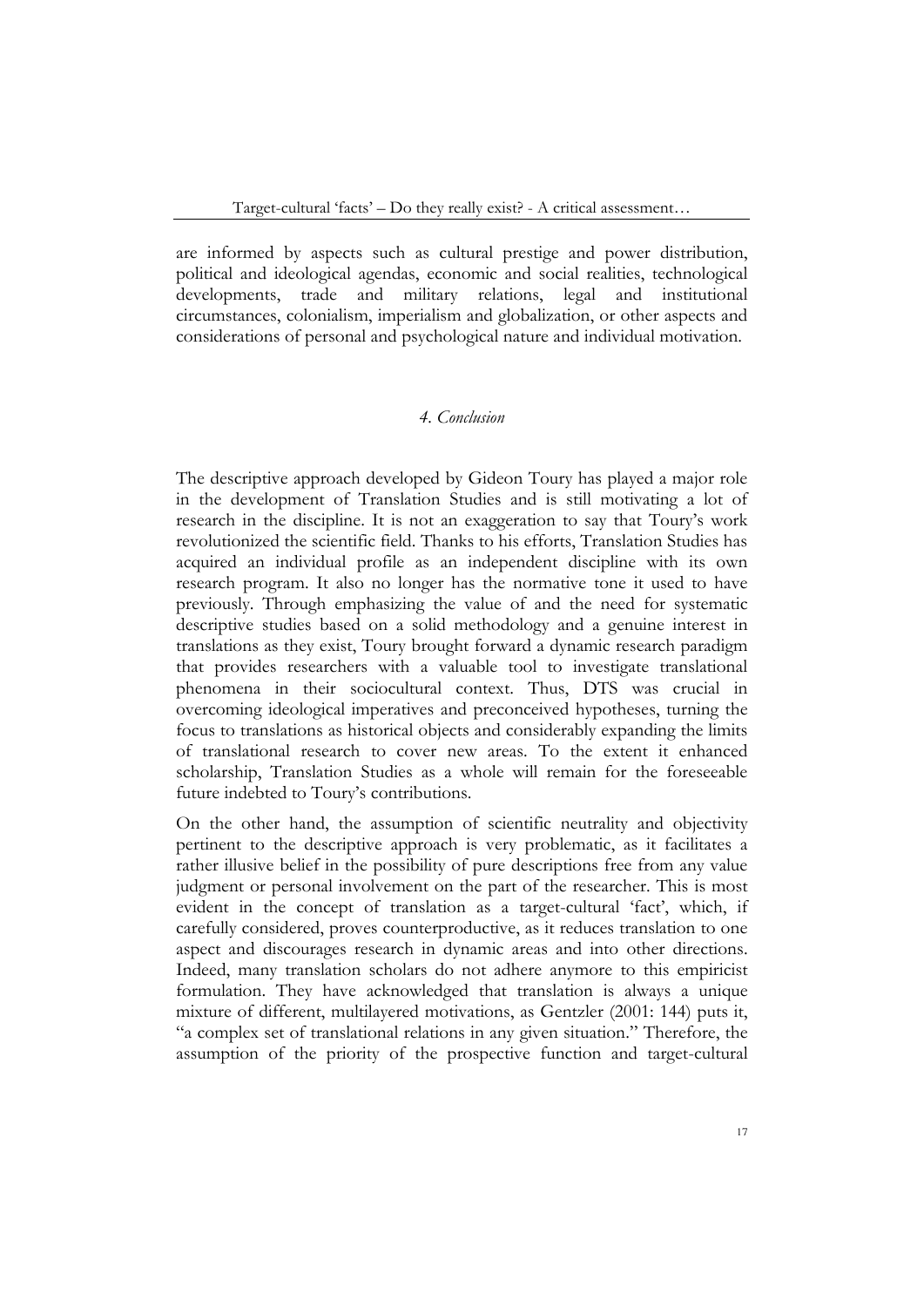factors in translation needs to be completely reconsidered. This empiricist view is indeed not only detrimental to the aims and programs of Translation Studies, which are "to develop explanatory hypotheses which account for the effects of translations […]" (Chesterman & Arrojo, 2000: thesis 22), it is also generally misleading, as it prevents scholars from appreciating and investigating the mutual, reciprocal nature of translational interactions and processes. In this way, Toury seems—in contradiction to his own rationale—to fix once and for all a phenomenon "which is characterized by its very *variability*", thus determining in turn "what is [allegedly] 'inherently' translational" (1995: 31).

The empiricism discussion in Translation Studies has shown that there are no value-free judgments and that, as Arrojo (Chesterman & Arrojo, 2000: 158) says, no research can be completely 'objective' or 'descriptive', as individual preferences and motivations will inevitably influence the research process. Instead of ignoring this, it would be better for a researcher to acknowledge their personal involvement and try to use this potential in a constructive way, questioning their motivations throughout the process. This does not mean giving up scholarly objectivity. Rather, what is missing is "a recognition that judgments can't be avoided in this or any other cultural theory. Even at the level of devising and executing a research project, a scholarly interpretation will be laden with the values of its cultural situation" (Venuti, 1999: 28).

The latest developments in Translation Studies make clear the need for alternative concepts and models that take into consideration the complex nature of translation and the interdependencies of the translation situation. This tendency away from unidirectional, one-dimensional to multidimensional and multiperspectival paradigms is very welcome as it takes us a step further in our understanding of translation and the way translated texts function in their historical and cultural environment. Translations and the communicative settings they are embedded in do not correspond to and cannot be properly explained by predefined, positivist concepts and rigid, preconfigured frameworks. Accordingly, I have argued throughout this discussion that translation and translations in any specific situation and regardless of context are not determined by only one set of causal relations. Translation involves both sides and is governed by mutual interests and reciprocal forces that overlap and intersect in diverse, complex ways. In that sense, there is no necessary or natural correspondence between source- and target-orientedness as such and any translation strategy or method. Faithfulness to the source text and its intention(s) might be realized through a literal or free translation. By the same logic, adaptation to the linguistic and cultural norms and values of target-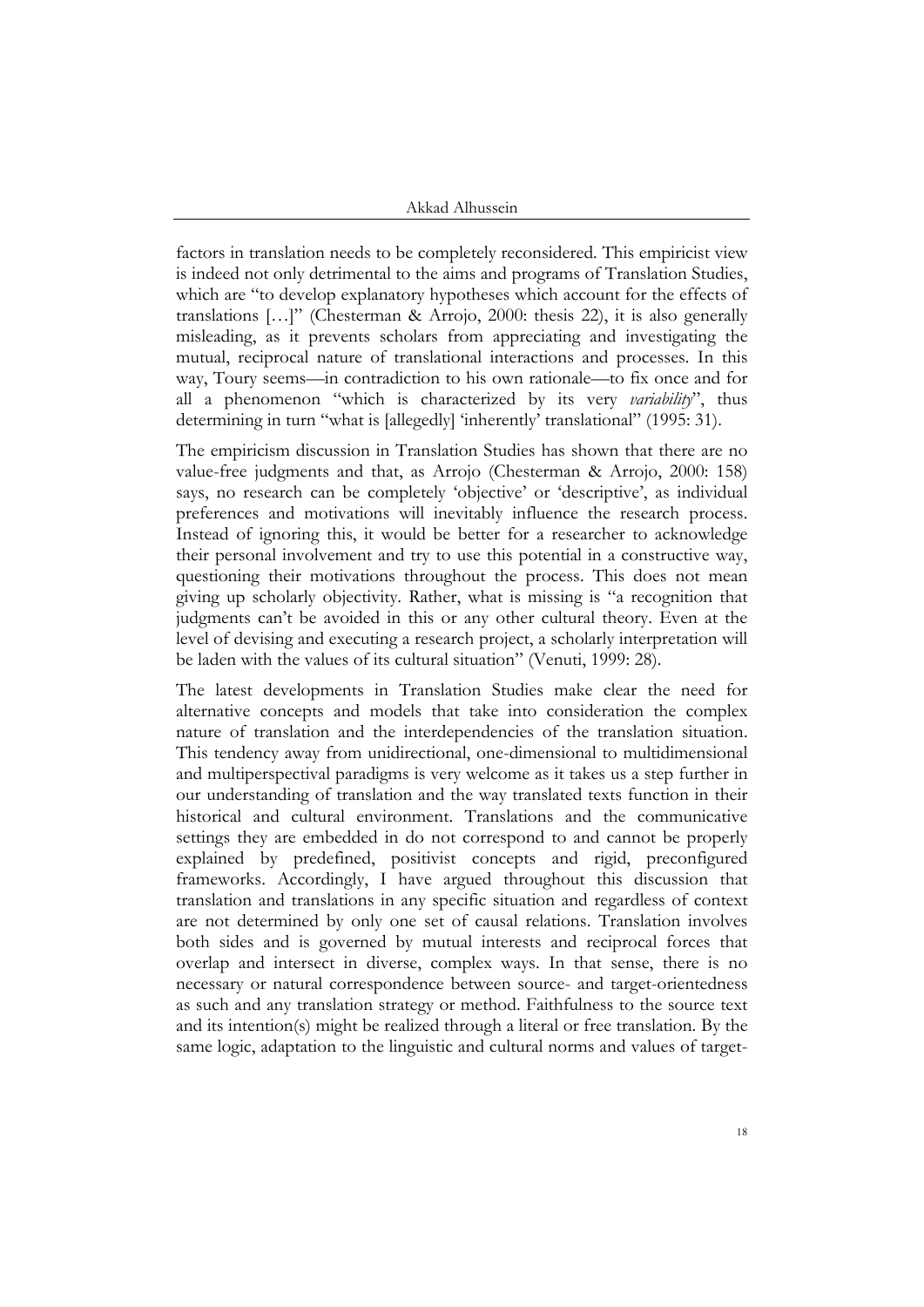cultural recipients does not entail target-orientedness as an intrinsic value of translations or translation in general. We can conclude that translation is neither source- nor target-oriented by nature and that these categories, and by necessity any concept or definition deriving from them, do not express a universal truth or essential feature of translation as such and, therefore, cannot be generalized and applied to all individual cases and situations.

### *References*

- Bassnett, S. & Lefevere, A. (eds.) (1990) *Translation, History and Culture*. London: Pinter Publishers.
- Brownlie, S. (2003) 'Distinguishing some Approaches to Translation Research: The Issue of interpretative Constraints.' *The Translator* 9(1), pp. 39-64.
- Chesterman, A. (1993) 'From 'Is' to 'Ought': Laws, Norms, and Strategies in Translation Studies.' *Target* 5(1), pp. 1-20.
- Chesterman, A. (2000) *Memes of Translation: The Spread of Ideas in Translation Theory*. Amsterdam: John Benjamins.
- Chesterman, A. & Arrojo, R. (2000) 'Shared Ground in Translation Studies.' *Target* 12, pp. 151-160.
- Dizdar, D. (2000) 'Descriptive Translation Studies (and Beyond): Überlegungen aus und zu Tourys Theorie.' *TextconText* 14(1), pp. 105-129.
- Dizdar, D. (2006) *Translation, Um- und Irrwege*. Berlin: Frank & Timme.
- Dizdar, D. (2012) 'Dekonstruktive Rahmenbedingungen.' *In* Barbara, A. (ed.), *Translationswissenschaftliches Kolloquium II: Beiträge zur Übersetzungs- und Dolmetschwissenschaft (Köln/Germersheim)*, Frankfurt am Main: Lang, pp. 137-165.
- Dollerup, C. (1997) 'Translation as Imposition vs. Translation as Requisition.' *In* Snell-Hornby, M., Jettmarová, Z. & Kaindl, K. (eds.), *Translation as Intercultural Communication: Selected Papers From the EST Congress - Prague 1995*, Amsterdam: John Benjamins, pp. 45-56.
- Gentzler, E. (2001) *Contemporary Translation Theories*. 2nd rev. edn., Clevedon: Multilingual Matters.
- Gutt, E.-A. (1991) *Translation and Relevance: Cognition and Context*. Oxford: Basil Blackwell.
- Heller, L. (2013) *Translationswissenschaftliche Begriffsbildung und das Problem der performativen Unauffälligkeit von Translation*. Berlin: Frank & Timme.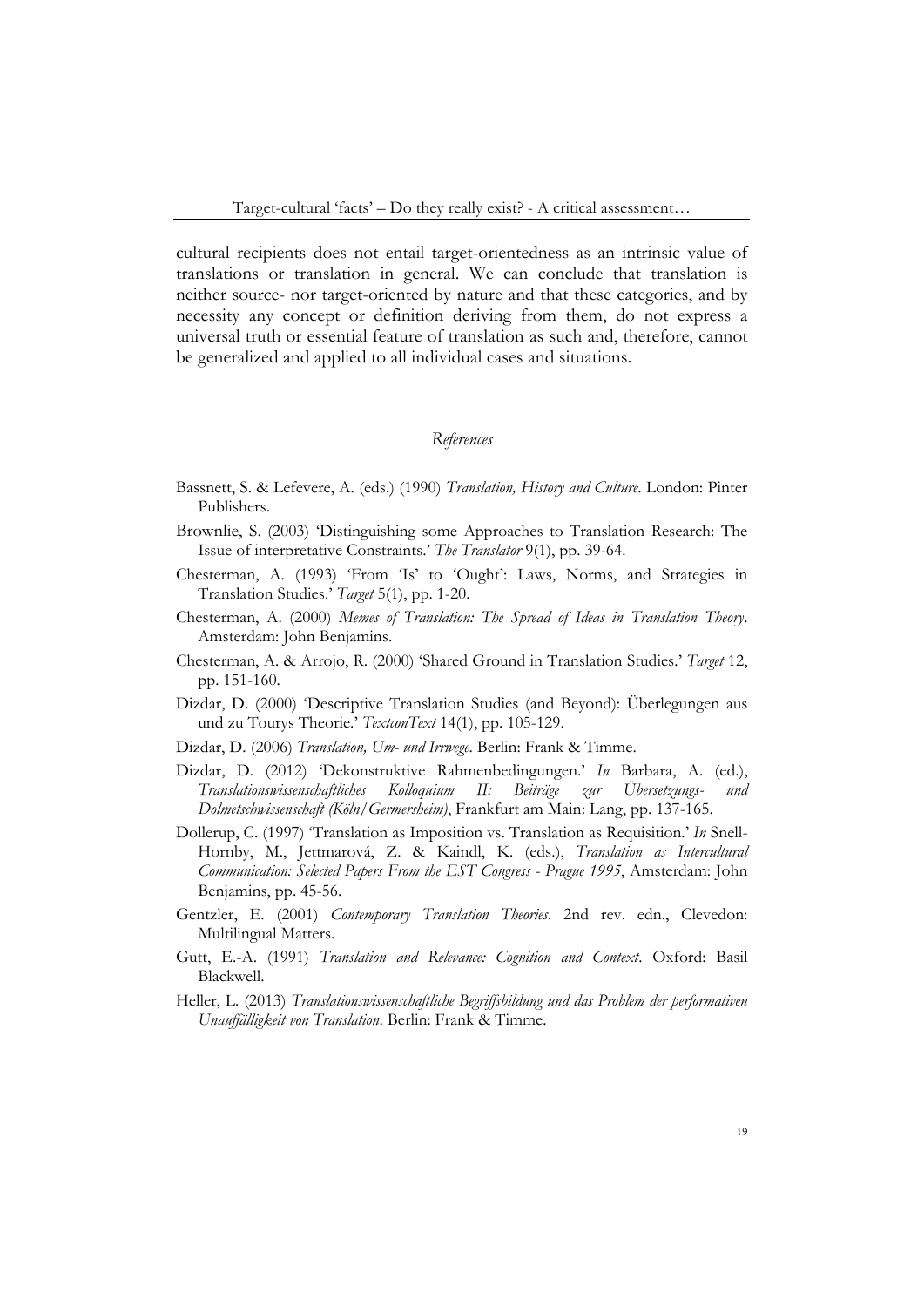- Hermans, T. (ed.) (1985) *The Manipulation of Literature: Studies in Literary Translation*. London: Croom Helm.
- Hermans, T. (1995) 'Toury's Empiricism Version One.' *The Translator* 1(2), pp. 215- 223.
- Hermans, T. (1999) *Translation in Systems: Descriptive and System-oriented Approaches Explained*. Manchester: St. Jerome.
- Holmes, J. S. (2004[1972]) 'The Name and Nature of Translation Studies.' *In* Venuti, Lawrence (ed.) *The Translation Studies Reader*. New York & London: Routledge, pp. 180-192.
- Holz-Mänttäri, J. (1984) *Translatorisches Handeln: Theorie und Methode*. Helsinki: Suomalainen Tiedeakatemia.
- Ivir, V. (2004) 'Descriptive and Prescriptive Approaches in the Linguistic Study of Translation.' *In* Kittel, H. (ed.) *Übersetzung: Ein internationales Handbuch zur Übersetzungsforschung = Translation*, Berlin: de Gruyter, pp. 276-277.
- Koller, W. (1990) 'Zum Gegenstand der Übersetzungswissenschaft.' *In* Arntz, R. & Thome, G. (eds.) *Übersetzungwissenschaft. Ergebnisse und Perspektiven. Festschrift für Wolfram Wilss zum 65 Geburtstag*, pp. 19-30.
- Koller, W. (2011) *Einführung in die Übersetzungswissenschaft*. 8th rev. edn., Tübingen & Basel: A. Francke Verlag.
- Lefevere, A. (1992) *Translation, Rewriting and the Manipulation of Literary Fame*. London: Routledge.
- Möller-Christensen, I. (1996) 'Hans Christian Andersens Durchbruch in Deutschland: ein wahres Märchen.' *In* Detering, H. (ed.) *Grenzgänge: Skandinavisch-deutsche Nachbarschaften*. Göttingen: Wallstein, pp. 132-146.
- Newmark, P. (1981) *Approaches to Translation*. Oxford: Pergamon Press.
- Niranjana, T. (1992) *Siting Translation: History, Post-Structuralism, and the Colonial Context*. Berkeley: Univ. of California Press.
- Pym, A. (1996) 'Venuti's Visibility.' *Target* 8(1), pp. 165-177.
- Pym, A. (1998) *Method in Translation History*. Manchester: St. Jerome.
- Pym, A. (2002) 'Intercultures and the Interface with Nationalist Culture.' Selfpublication, 10 pp, n.p., [Online] [Accessed on 4th July 2014] http://www.tinet.cat/~apym/on-line/intercultures.html
- Pym, A. (2010) *Exploring Translation Theories*. London & New York: Routledge.
- Reiß, K. & Vermeer, H. J. (1991) *Grundlegung einer allgemeinen Translationstheorie*. 2nd edn., Tübingen: Niemeyer.
- Robinson, D. (1991) *The translator's Turn*. Baltimore: Johns Hopkins University Press.